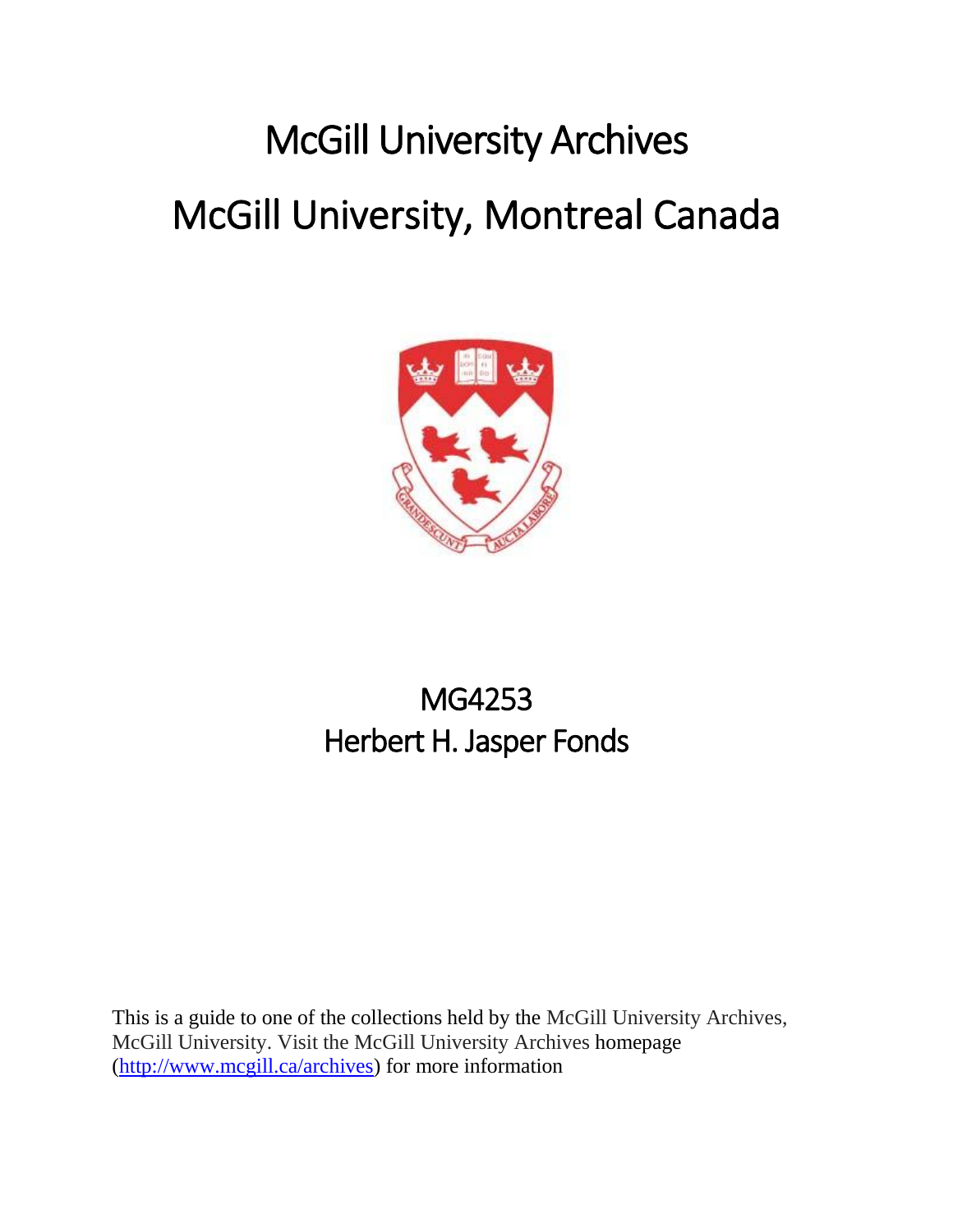#### **McGill University Archives Finding Aid**

### **Herbert H. Jasper fonds**

MG 4253

Accession 2006-0021 Accession 2006-0069 Accession 2006-0136 Accession 2007-0119

#### **1927-1999. - 3.5 m of textual records and other materials,** including

- 218 photographs
- 527 scientific illustrations (printed on photo paper)
- 76 35mm slides
- 37 glass lantern slides
- 8 film reels
- 2 audio reels
- 22 artifacts
- 32 medals
- 52 certificates

#### **Biographical Sketch**

Herbert Henri Jasper was born on July 27, 1906 in La Grande, Oregon, U.S.A. He began his university education studying philosophy and psychology, receiving his B.A. at Reed College in Portland, Oregon in 1927, and his M.A. at the University of Oregon in Eugene in 1929. With a burgeoning interest in the human brain in relation to the mind and behaviour, Jasper completed his Ph.D. in psychology at the University of Iowa in 1931. At this time he married Constance Cleaver, with whom he had a daughter, Marilyn. His thesis work from Iowa was recognized by an appointment as National Research Council Foreign Fellow, leading to two years of study at the Sorbonne in Paris, from 1931-32, with Alexandre and Andrée Monnier and Louis Lapicque. In 1932, a grant from the Rockefeller Foundation allowed him to establish an EEG laboratory at Brown University in Providence, Rhode Island, where he carried out pioneering EEG work and published the first paper in the United States on the human EEG in *Science* in 1935. During this time he was also a professor in the psychology department. He received his D. és. Sci. from the University of Paris in 1935.

An important development in Jasper's career occurred in 1937, when he met Dr. Wilder Penfield, who had recently established the Montreal Neurological Institute (MNI). The two carried out collaborative work, with Jasper at first commuting from Rhode Island with a portable EEG unit, and moving to Montreal in 1938 upon Penfield's invitation to join the MNI. There, Jasper established a special clinical EEG unit to study epilepsy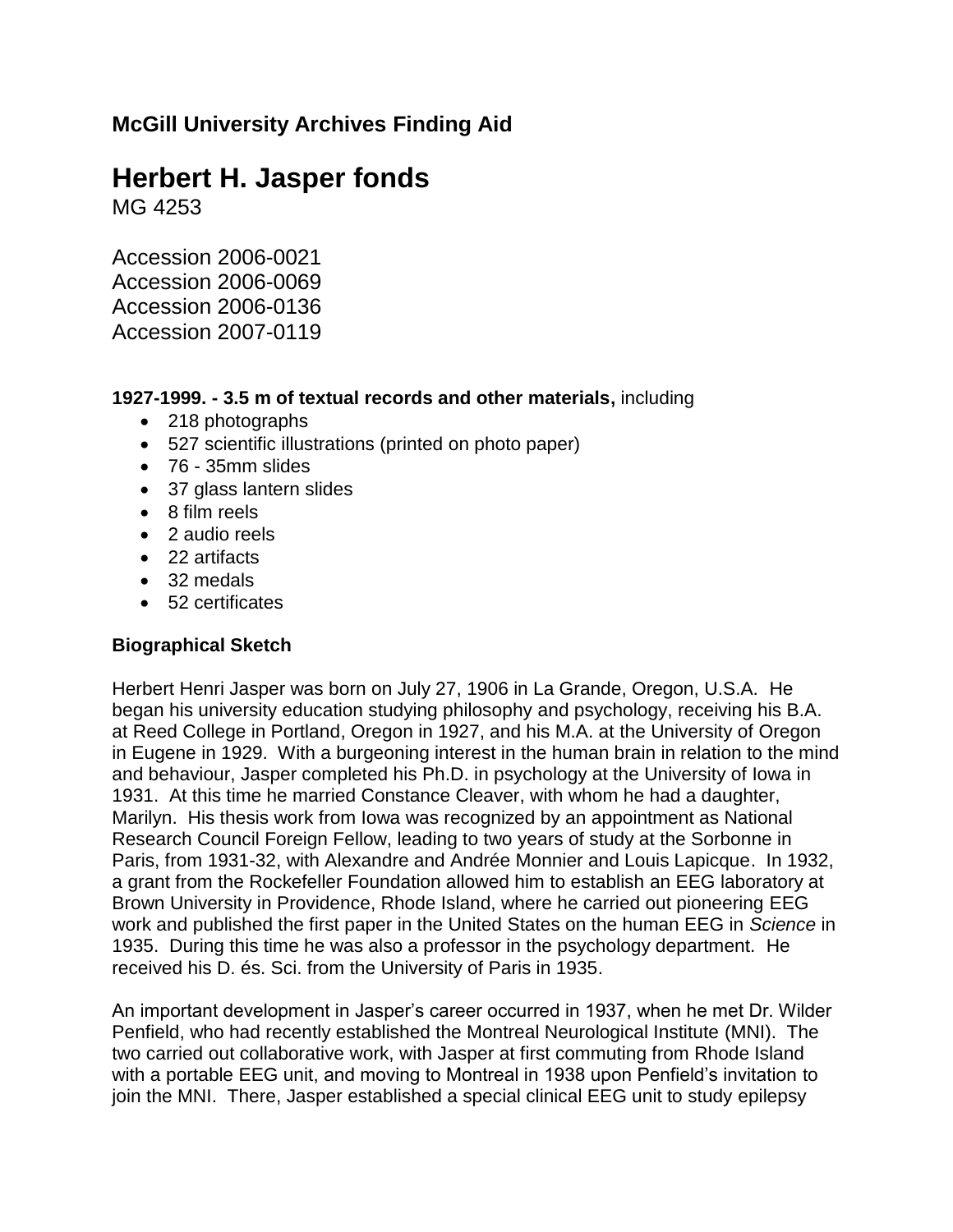and mental illness and led the MNI's neurophysiology and EEG labs from 1939 to 1961; he was also a professor of experimental neurology at McGill University. He enjoyed the lifestyle at the MNI, which in addition to long hours in the lab, included skiing and sailing with Penfield and the other MNI fellows on the weekends. In 1940, he married his second wife Margaret Aileen Goldie, a nurse at the laboratory; they had two children, Stephen and Joan. In order to improve his medical skills with the patients in the EEG Department, Jasper studied medicine at McGill, while concurrently carrying out his research work at the MNI; he received his MDCM from McGill in 1943. He became a Canadian citizen and joined the R.C.A.M.C. in 1943, carrying out wartime research on head injuries and the physiology of air pilot blackouts. One of Jasper's great achievements at the MNI was the monograph written with Wilder Penfield in 1954, Epilepsy and the Functional Anatomy of the Human Brain, which became the most popular in the field. In addition to his pioneering work with the EEG, he used microelectrodes to record from single brain cells and synapses, and endeavored to understand the fluctuations in autonomous brain rhythms due to different stages of consciousness and responses to reverberations in the brainstem and thalamic reticular formations.

In 1964, he relocated from the MNI to the Université de Montréal to work with Jean-Pierre Cordeau at the Centre de Recherches en Sciences Neurologiques, funded by the Canadian Medical Research Council. Jasper's research focus here was on experimental neurophysiology by combined neurochemical and microelectrode techniques, and he did key work in the field of neurotransmitters and cortical function. He also taught in the neurophysiology department. Although he retired in 1976, he maintained an active role in the laboratories at both the Université de Montreal and the MNI as an honorary consultant in neuroscience. Following his wife Margaret's death in 1983, he married Mary Lou McDougall.

Over the course of his influential seventy year career in brain research, Jasper was honoured with numerous awards, distinctions, and honorary degrees. These include the Albert Einstein World Science Award from the World Cultural Council, the William G. Lennox Award of the American Epilepsy Society, the Ralph Gerard Prize from the Society for Neuroscience, the McLaughlin Medal from the Royal Society of Canada, the Carl Spencer Lashley Award from the American Philosophical Society, and the FNG Starr Award from the Canadian Medical Association. He was also made an Officer of the Order of Canada in 1972, a Grand Officer of the Ordre National du Québec, and was inducted into the Canadian Medical Hall of Fame in 1995. He received numerous honorary degrees from universities in Canada and overseas, including McGill, Queen's, and the Université de Bordeaux.

Dr. Jasper was an active member of many national and international medical and research organizations, and was one of the founding members of IBRO (the International Brain Research Organization); in 1960 he moved to Paris for one year to become the organization's first Executive Secretary. He was the first president of the American EEG Society, as well as the International Federation of Societies for EEG and Clinical Neurophysiology. He also engaged in extensive publishing and editorial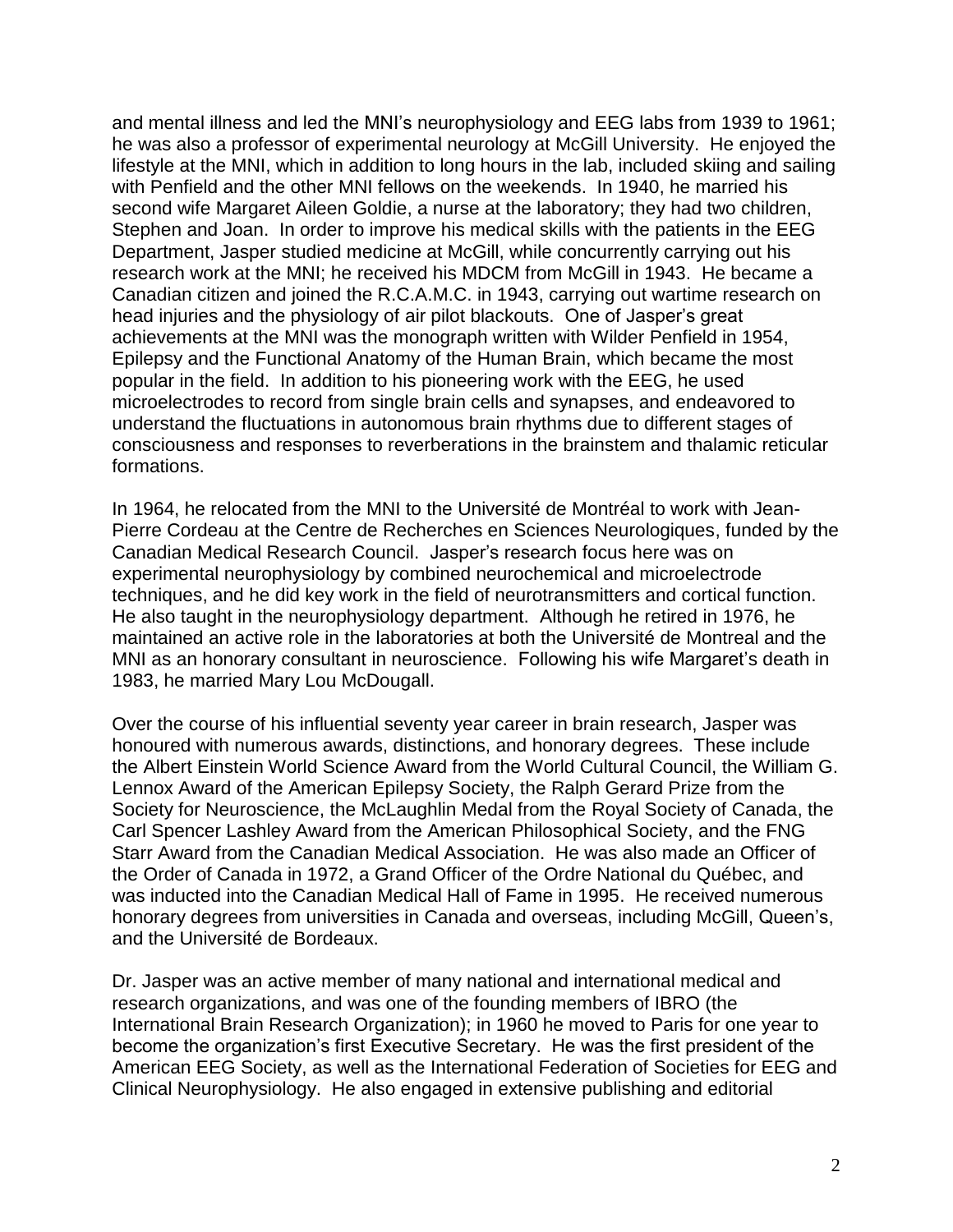activities as the founder and editor-in-chief of the International Journal of Electroencephalography and Clinical Neurophysiology. He chaired many committees and traveled worldwide to participate in symposia and conferences. A prolific writer, Jasper published well over 300 works. Herbert Jasper continued to attend conferences and give lectures until his death on March 11, 1999 from sudden cardiac attack at the age of 92. He is widely recognized as one of the most influential neurophysiologists of the twentieth century.

#### **Scope and Content Note**

The fonds documents Herbert H. Jasper's research activities at the Montreal Neurological Institute and the Centre de Recherches en Sciences Neurologiques at the Université de Montréal, his active travel and participation in international symposia and research organizations, his correspondence with an international network of researchers and colleagues, as well as his publishing and editorial work. A small amount of the materials also relate to his teaching activities at the Université de Montréal, as well as his personal life. Records include correspondence, conference and symposia materials, publications, research notes, photographs, and awards, including medals, plaques, and certificates. The majority of the materials are from the 1960s to the 1980s. Arrangement of the fonds varies by series, and includes subject, chronological, and alphabetical arrangement.

The series consist of 1) Research; 2) Teaching; 3) Personal; 4) Photographs

#### **Custodial History**

The fonds was acquired in four accessions, three directly from Herbert Jasper's wife Mary Lou Jasper (2006-0021, 2006-0036, 2007-0119), and one from Mary Lou Jasper via the Université de Montréal (2006-0069). Accession 2006-0021 was received December 12, 2005, Accession 2006-0069 was received May 15, 2006, and Accession 2007-0119 was received June 28, 2007. All accessions have been merged into 2007- 0119.

**Languages:** Mainly English, some French, a very small amount of German, Japanese, and Russian.

**Title:** Based on the contents of the fonds.

**Access Points:** Herbert H. Jasper fonds.

**Finding Aid:** Box list available.

**Access:** Open.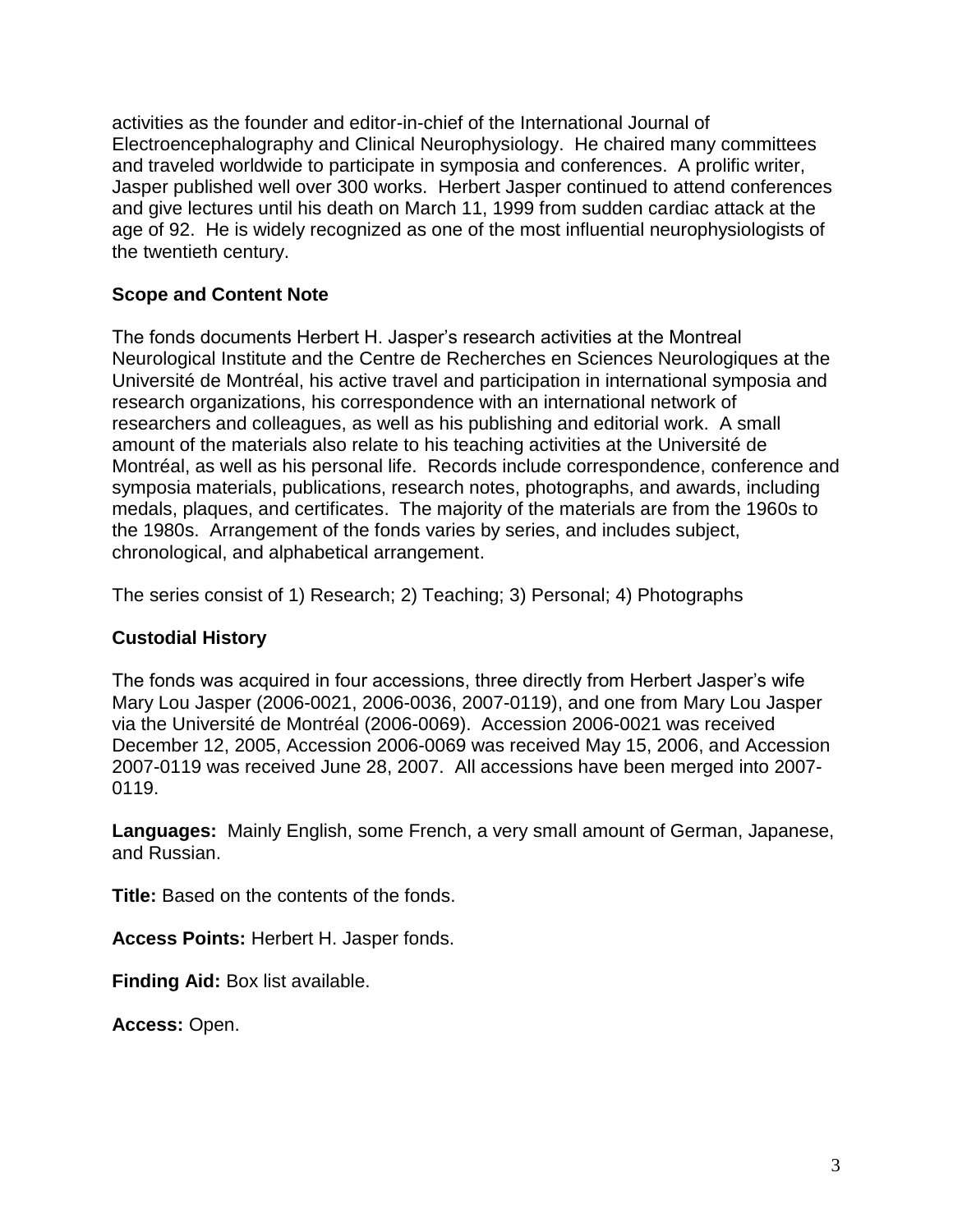#### **1. Research activities – 1927-1999. – 3.1 m of textual records, 527 scientific illustrations, 1 negative, 75 35mm slides, 37 glass lantern slides, 14 artifacts (research instruments), 8 film reels, 2 audio reels.**

This series documents Jasper's research activities, primarily from his years at the Centre de Recherches en Sciences Neurologiques at the Université de Montréal, although some material from his years at the Montreal Neurological Institute is included as well.

Files relating to conferences and symposia provide insight into Jasper's research interests over his career, some of the major contributions he made to the field, as well as his extensive involvement in organizing and chairing events. Record types include correspondence, conference proceedings, drafts of papers submitted, and lecture notes. These materials are arranged chronologically by date of conference, 1949-1999 (Container 1, Files 1-79; Container 2, Files 80-129; Container 15, Files 403, 406, 407). The conference and symposia materials also reflect Jasper's international influence in the research community, as well as his wide network of contacts. For example, the file relating to the 1970 International Symposium in Neuroscience in honour of H. H. Jasper contains many letters from internationally-renowned neurophysiologists and researchers (Container 1, File 48); a related item is the signature book from the same event, 1970 (Container 8, File 356).

Professional correspondence files are arranged alphabetically and chronologically within the files, 1938-1999 (Container 3, Files 130-146, 148-170; Container 4, Files 171- 180, 182-199). Again, these reflect Jasper's extensive network in the international research community, his research activities, as well as his editorial work. Most of the correspondence is from Jasper's time with the Université de Montréal and his subsequent retirement, however there is some earlier material relating to the Montreal Neurological Institute, specifically correspondence with Wilder Penfield, 1948-1983 (Container 4, Files 179-180), and Ted Rasmussen, 1949-1970 (Container 4, File 186). Jasper also carried out a long correspondence with friends and fellow researchers Ali and Andreé Monnier, 1938-1993 (Container 3, Files 168-170).

Subject files, which are arranged alphabetically, provide information about the many societies and organizations of which Jasper was a member and active participant. Of particular note are the files relating to the International Brain Research Organization (IBRO), which Jasper helped found in 1960. He was the first Executive Secretary of IBRO, and maintained honorary positions with the organization for the rest of his life, 1958-1993 (Container 5, Files 240-242). Also included are files relating to Jasper's publishing and editorial activities for scientific journals. In particular, Jasper was the founding editor and publisher of the EEG Journal; layouts for the first issue, as well as correspondence, are included, 1949-1979 (Container 5, Files 233-234).

Materials relating to Jasper's publications, including drafts of published and unpublished manuscripts, research notes, and correspondence with colleagues and publishers are arranged in a block of files, 1929-1997 (Container 5, Files 280-292; Container 6, Files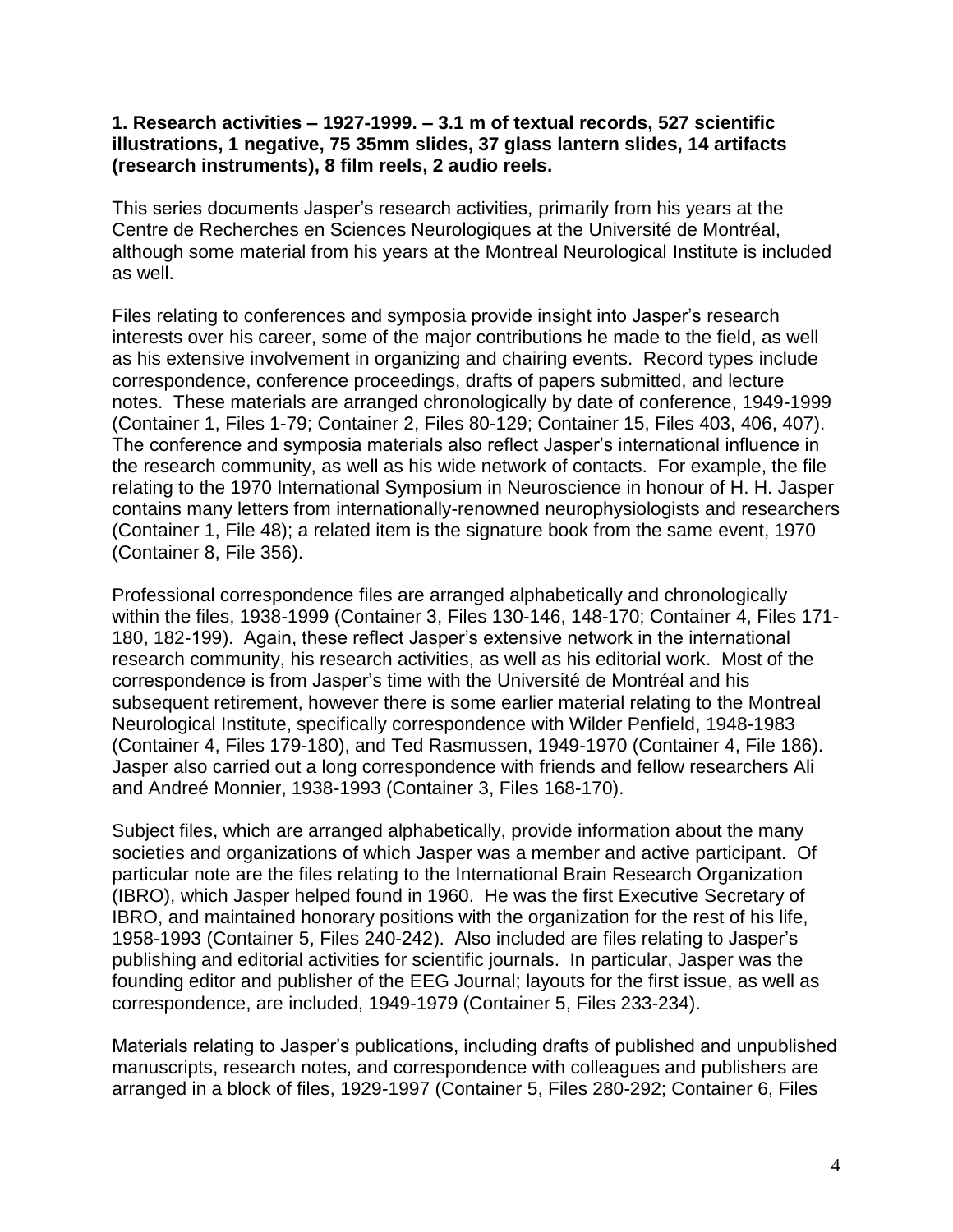293-332; Container 7, Files 333-341; Container 15, Files 400-401). A comprehensive list of Jasper's publications is available, 1929-1991 (Container 5, File 280). Reprints of Jasper's published materials up to 1977 are bound in four volumes, 1929-1977 (Container 7, Files 337-340); reprints of later publications are also available, 1979-1995 (Container 7, File 341). His army medical research, carried out during his service in WWII is collected in two volumes, 1942-1947 (Container 6, Files 329-330); publications carried out on a grant from the Medical Research Council of Canada are also collected, 1967-1972 (Container 7, File 336). There are also a number of drafts of unpublished manuscripts, including those related to learning and consciousness, 1951 (Container 6, Files 310, 312, 315, and 317), and drafts of an autobiographical piece, 1996 (Container 15, Files 400-401). Many files contain scientific illustrations and EEG recordings used in Jasper's publications, 1951-1986 (Container 1, Files 7, 9, 12, 17, 19, and 20; Container 2, Files 101, 104, 105, 122, 124, 126, and 127; Container 3, File 163; Container 4, Files 203 and 216; Container 5, File 261; Container 6, Files, 294, 297, 299, 300, 307, 309, 311, 314, 315, 326, and 328; and Container 8, File 352). Experiment protocol and notes, including human microelectrode and cooling studies, are found in binders, 1966-1968 (Container 6, Files 331-332, and Container 7, Files 333-335).

Also included are eight film reels, labeled as footage from experiments, and two audio reels, one of which is a recording of an EEG experiment, 37 glass lantern slides of EEG tracings and other illustrations, and instruments used for experiments.

#### **2. Teaching – 1966-1975. – 10 cm of textual records.**

A small number of files relate to Jasper's teaching activities in the department of Physiology at the Université de Montréal, 1966-1975 (Container 8, Files 342-354). These contain class outlines, exams, and lecture notes. A list of graduate and postdoctoral students supervised by Jasper is also available, 1933-1976 (Container 8, File 348). Some administrative correspondence from the Universite de Montreal also relates to Jasper's teaching activities, 1978-1993 (Container 4, File 194).

#### **3. Personal – 1927-1996. – 30 cm of textual records, 32 medals, 52 certificates, 8 plaques and other awards.**

This series of personal materials is arranged by subject. These include biographical information and curriculum vitae, 1964-1996 (Container 8, Files 362-366); genealogical information, n.d.-1982 (Container 8, Files 368-369); poems written by his father, Frank Jasper, n.d. (Container 8, File 367), a yearbook from Reed College, 1927 (Container 8, File 357); and university degrees, 1927-1983 (Container 8, Files 358-360, and Container 13, Items 14, 24, 28, 49, and 52). Of particular interest is Jasper's Travel Diary from a 1958 trip to Russia, in which he records many personal reflections on the country and the researchers he meets (Container 8, File 373). Several travel diaries written by Margaret Jasper, spanning the years 1949-1978, also provide information about the family's travels to international conferences and symposia (Container 8, Files 374-382). Also included are official documents, such as citizenship and army papers, passports, leases, property deeds, and wills 1940-1993 (Container 9, Files 384-393,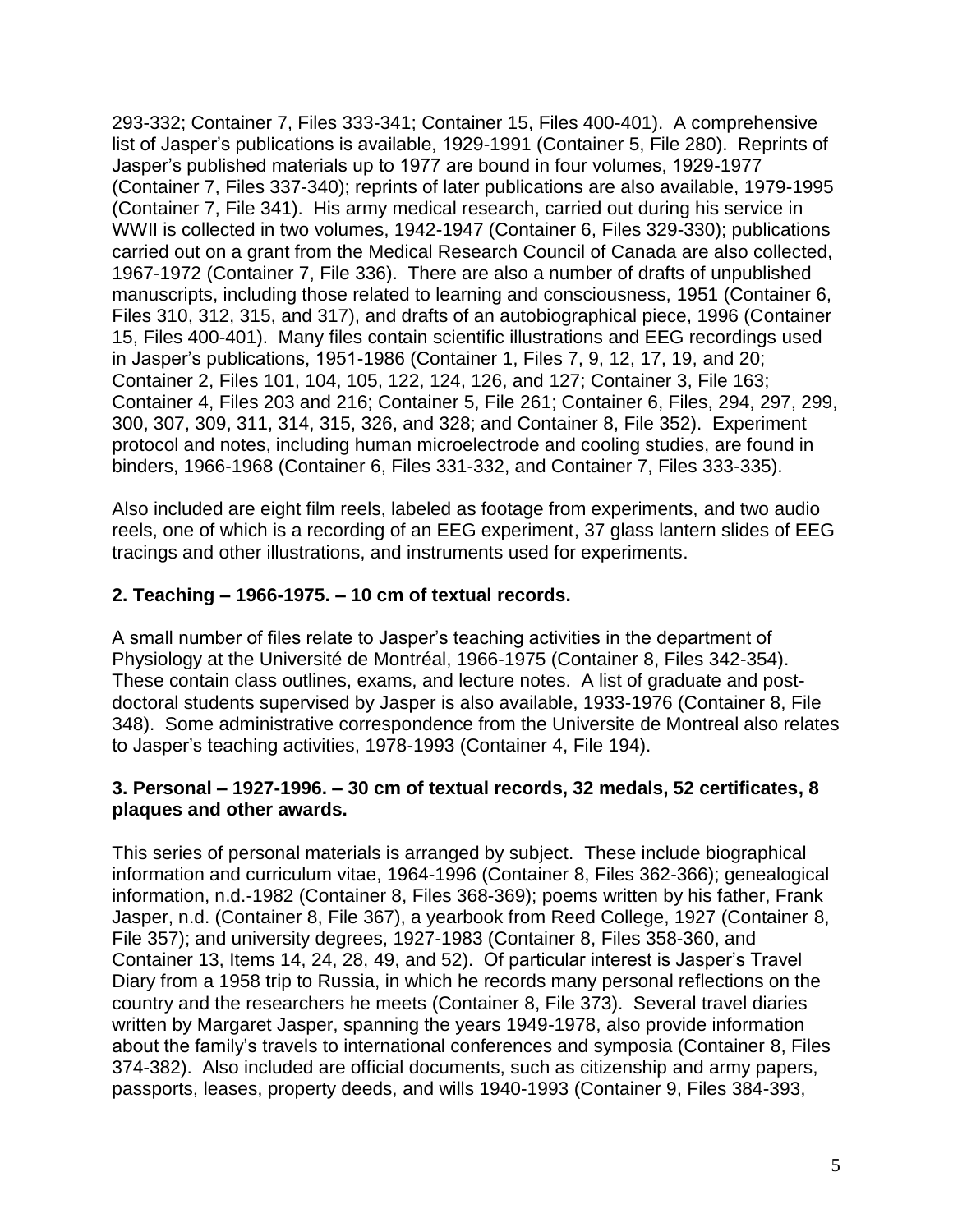396, 408-409, 411). Medals, plaques, awards, and certificates of recognition for Jasper's contributions to brain research are also included in this series; medals, 1961- 1998 (Container 16); plaques and awards, 1940-1996 (Container 11); and certificates, 1931-1998 (Container 13); documentation of awards, including correspondence and programs from award ceremonies, 1969-1996 (Container 4, Files 205-207; Container 5, Files 219, 228, 229, 237, 250, 253, 255-256, 268, and 279).

Personal correspondence is included in this series; correspondence with family members, especially his sister Clara, circa 1980s-1990s (Container 3, File 147); and personal correspondence with the Penfields, 1944-1946 (Container 4, File 181). It should be noted that much of the correspondence included in the research series also has a personal element to it, since Jasper had close and long-standing friendships with many of his colleagues. Of particular note is the correspondence with Alexandre and Andrée Monnier, which may be considered personal as well as professional, 1938-1993 (Container 3, Files 168-170).

#### **4. Photographs – circa 1900-1997 – 215 photographs, 3 contact sheets, 1 slide**

This series is mainly composed of photographs relating to Jasper's professional life, including portraits, group portraits with colleagues, and scenes from symposia, conferences, and award ceremonies. Some personal photographs, including portraits of family members, and scenes from ski outings and travel, are included as well (Container 10).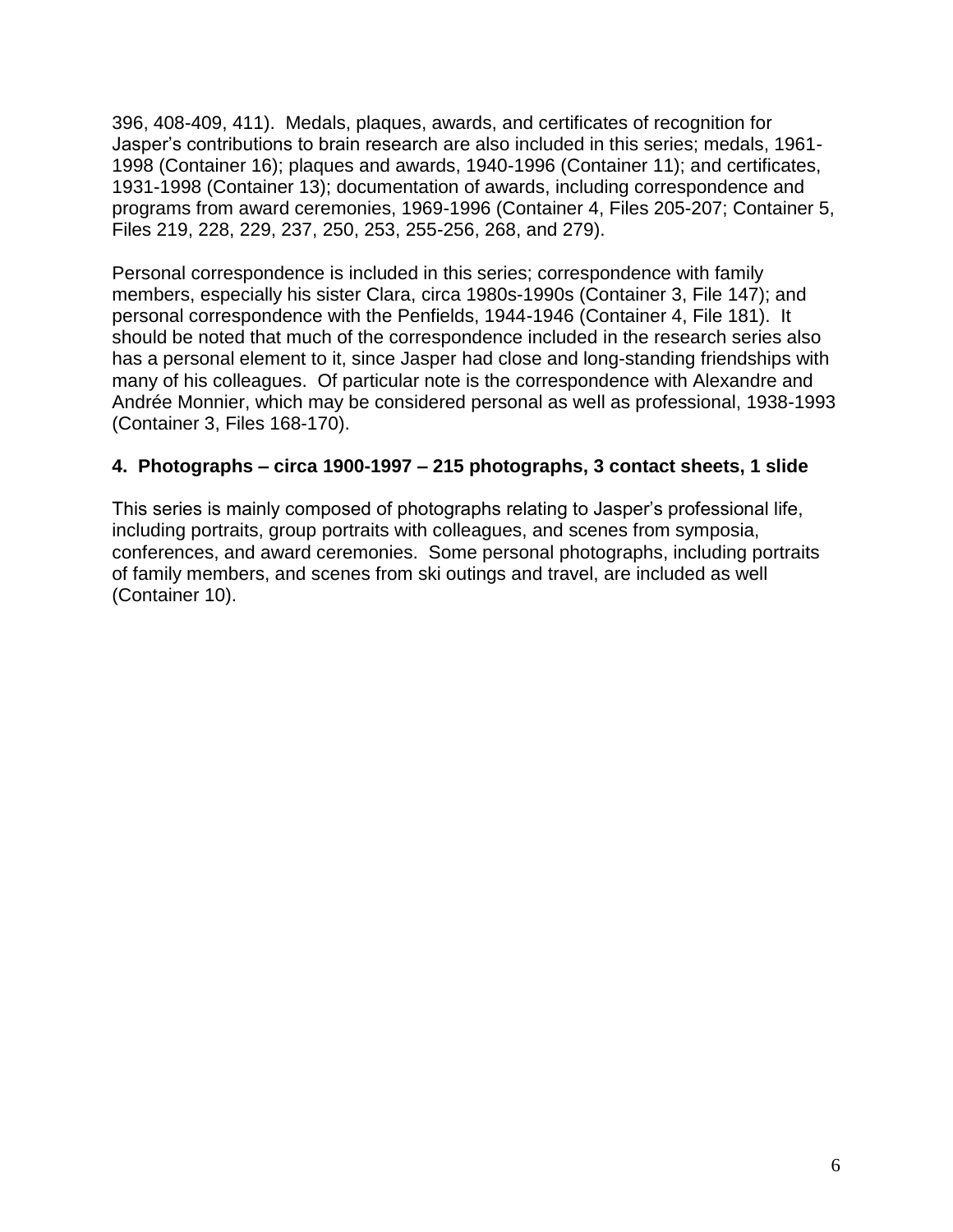| File            | File Title                                                                                                                             | Year From | Year To | Ctnr         | Box            | Comments                            |
|-----------------|----------------------------------------------------------------------------------------------------------------------------------------|-----------|---------|--------------|----------------|-------------------------------------|
|                 | Meetings Attended by Dr. Jasper 1963-1980                                                                                              | 1963      | 1980    | $\mathbf{1}$ | $\mathbf{1}$   |                                     |
| $\overline{2}$  | September 5-10, 1949 - IVe Congrès Neurologique International, Paris                                                                   | 1949      | 1949    | $\mathbf{1}$ | 1              | printed material                    |
|                 | June 10, 1954 - Symposium: Cerebral Functions & Behaviour - "Correlates                                                                |           |         |              |                |                                     |
| 3               | Between Psychological Processes and Electrical Activity of the Brain"                                                                  | 1954      | 1954    | $\mathbf{1}$ | $\mathbf{1}$   |                                     |
|                 |                                                                                                                                        |           |         |              |                |                                     |
| 4               | March 21-25, 1955 - VI Latin-American Neurosurgical Conference, Montivideo                                                             | 1955      | 1955    | $\mathbf{1}$ |                |                                     |
|                 | July 25, 1957 - Ive Congrès International d'Electroencephalographie, Brussels -                                                        |           |         |              |                |                                     |
| 5               | "Microelectrode Studies of Conditioning: Technique & Preliminary Results"                                                              |           | 1957    |              | 1              |                                     |
|                 | November 11, 1957 - Sigma Xi Lecture - "Electrical Signs of Brain Activity                                                             | 1956      |         | $\mathbf{1}$ |                |                                     |
| 16              | During Conditioning"                                                                                                                   | 1957      | 1957    | $\mathbf{1}$ | -1             |                                     |
|                 | October 6-11, 1958 - Colloquium on EEG Study of Conditioned Reflexes,                                                                  |           |         |              |                | photographs (6 -                    |
| 7               | Moscow - "Microelectrode Analysis of Cortical Cell Discharge"                                                                          | 1958      | 1958    | $\mathbf{1}$ |                | illustrations)                      |
|                 | October 20-25, 1958 - Semaine Neurophysiologique de la Salpetrière, Paris -                                                            |           |         |              |                |                                     |
| 8               | "Reflections upon the Multiplicity of Sensory Processes"                                                                               | 1958      | 1958    | $\mathbf{1}$ |                |                                     |
|                 | September 7-13, 1961 - V International Congress of EEG and Clinical                                                                    |           |         |              |                |                                     |
|                 | Neurophysiology, Rome - "Some Relationships Between the Waves of the EEG                                                               |           |         |              |                | photographs (4 -                    |
| 9               | and Unit Activity of the Cortex"                                                                                                       | 1961      | 1961    | $\mathbf{1}$ | 1              | illustrations)                      |
|                 | December 6, 1962 - American Epilepsy Society Meeting, New York -                                                                       |           |         |              |                |                                     |
| 10              | 'Experimental Studies of Petit Mal Epilepsy"                                                                                           | 1962      | 1962    | $\mathbf{1}$ |                | printed materials                   |
|                 | November 12-13, 1963 - Allan Memorial, McGill University - "Neurology &                                                                |           |         |              |                |                                     |
| 11              | Psychiatry: Two Solitudes?"                                                                                                            | 1963      | 1963    | $\mathbf{1}$ | 1              |                                     |
|                 |                                                                                                                                        |           |         |              |                | printed materials;                  |
|                 | March 16-20, 1964 - Meeting in Honour of Lord Adrian, Cambridge -                                                                      |           |         |              |                | photographs (3 -                    |
| 12              | "Transformation of Cortical Sensory Responses by Attention and Conditioning"                                                           | 1963      | 1964    | $\mathbf{1}$ |                | illustrations)                      |
| 13              | Sept. 28 - Oct. 4, 1964 - Semaine d'Étude: Cerveau et Conscience, Vatican                                                              | 1964      | 1964    | $\mathbf{1}$ |                | printed materials                   |
|                 | December 1964 - Eastern Assoc. of Electroencephalographers - "Review of the                                                            |           |         |              |                |                                     |
| 14              | Concept of Centrencephalic Seizures"                                                                                                   | 1964      | 1964    | $\mathbf{1}$ | 1              |                                     |
| 15              | 1965 - The Neuronal Mechanism of the Cerebellum, Tokyo                                                                                 | 1965      | 1965    | $\mathbf{1}$ | $\mathbf{1}$   |                                     |
|                 | November 13, 1965 - Congrès Annuel des Stagiaires d'Été - "Reflexions d'un                                                             |           |         |              |                |                                     |
| 16              | Artisan de la Science"                                                                                                                 | 1965      | 1965    | $\mathbf{1}$ | 1              |                                     |
|                 | June 13, 1966 - Clarke Institute of Psychiatry Opening Ceremonies, Toronto -                                                           |           |         |              |                |                                     |
|                 | "Neurophysiological Mechanisms of Perceptual Experience & States of                                                                    |           |         |              |                | photographs (11 -                   |
| 17              | Consciousness"                                                                                                                         | 1966      | 1967    | $\mathbf{1}$ | $\overline{1}$ | illustrations)                      |
|                 |                                                                                                                                        |           |         |              |                |                                     |
| 18              | September 29, 1966 - Committee on the Natural Sciences Program of UNESCO                                                               | 1966      | 1966    | $\mathbf{1}$ |                |                                     |
|                 | March 30, 1967 - University of British Columbia, Centennial Lecture - "Brain                                                           |           |         |              |                | photographs (1 -                    |
| 19              | Mechanisms for Processing & Storing Sensory Information"<br>April 7, 1967 - Meeting in Honor of Dr. Earl Walker, Baltimore, Maryland - | 1967      | 1967    | $\mathbf{1}$ | $\mathbf{1}$   | illustrations)<br>photographs (15 - |
| 20              | "Stereotaxic Microelectrode Studies"                                                                                                   | 1967      | 1967    | 1            | -1             | illustrations)                      |
| $\overline{21}$ |                                                                                                                                        | 1966      | 1967    | $\mathbf{1}$ |                | printed materials                   |
|                 | April 16-21, 1967 - FASEB 51st Annual Meeting, Chicago                                                                                 |           |         |              | $\mathbf{1}$   |                                     |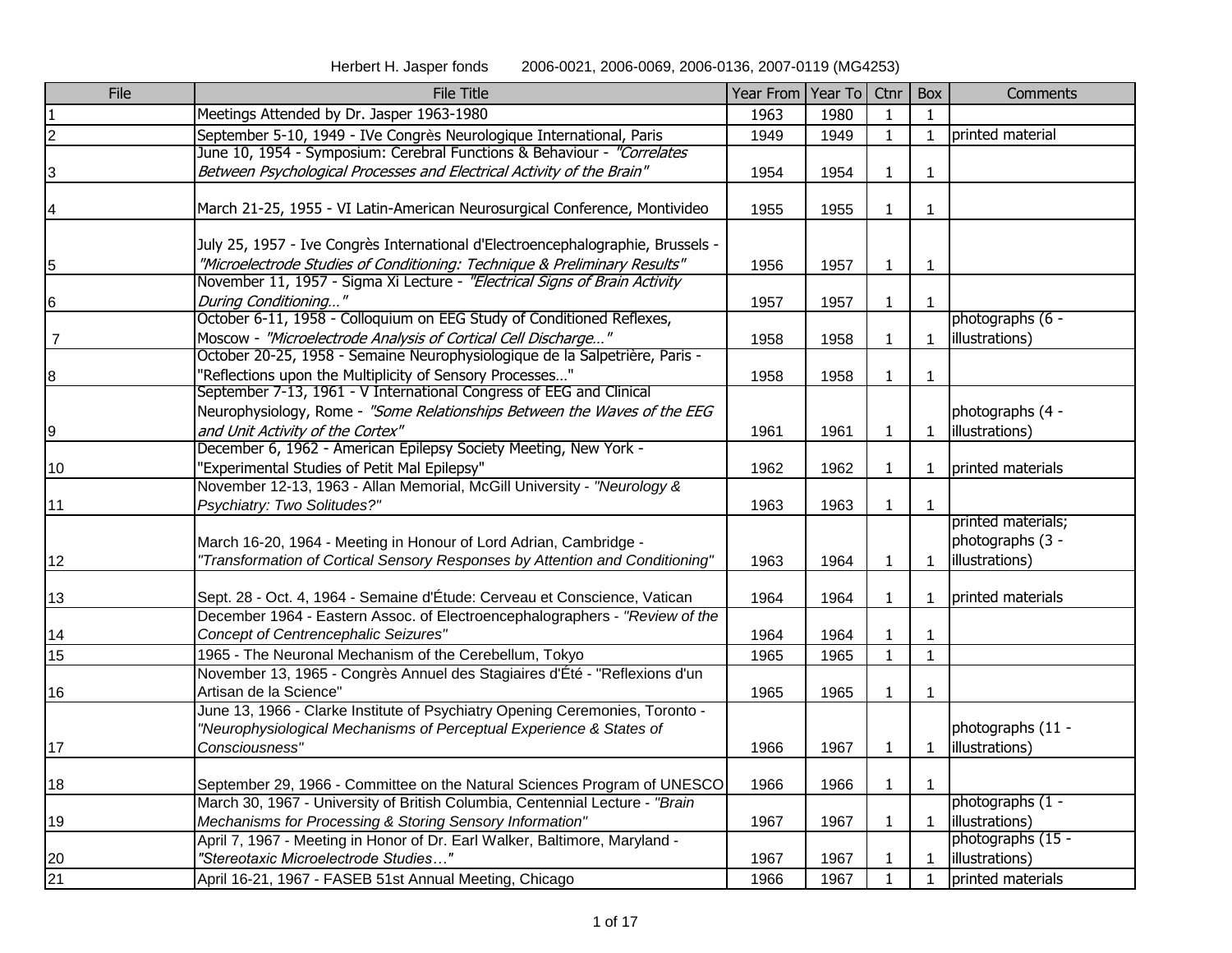| File | <b>File Title</b>                                                                           | Year From Year To |      | Ctnr         | Box            | Comments                  |
|------|---------------------------------------------------------------------------------------------|-------------------|------|--------------|----------------|---------------------------|
|      | May 11-13, 1967 - Symposium Bremer sur le Cortex Cérébral, Université de                    |                   |      |              |                |                           |
| 22   | Montréal                                                                                    | 1967              | 1967 | 1            | -1             | printed materials         |
| 23   | May 29 - June 4, 1967 - Visit, Laval University                                             | 1966              | 1967 | $\mathbf{1}$ | $\overline{1}$ |                           |
|      | June 21, 1967 - Canadian Neurological Society, Quebec City - "The Concept of                |                   |      |              |                |                           |
| 24   | Control Systems in Neurology"                                                               | 1967              | 1967 | 1            | 1              |                           |
|      | July 1967 - Canadian Physiological Society Symposium, Montreal - "The                       |                   |      |              |                |                           |
| 25   | <b>Chemistry of Consciousness"</b>                                                          | 1966              | 1967 | 1            | 1              |                           |
| 26   | July 5-7, 1967 - Canadian Federation of Biological Societies, McGill University             | 1967              | 1967 | 1            | 1              |                           |
|      | NATO Summer School Symposium, Naples - "Possible Neurochemical &                            |                   |      |              |                |                           |
| 27   | Anatomical Distinctions"                                                                    | 1966              | 1967 | 1            | 1              |                           |
|      | August 24-27, 1967 - Conference Hans Selye, Mont Tremblant - "Anthology in                  |                   |      |              |                |                           |
| 28   | Honour of Hans Selye"                                                                       | 1966              | 1967 | 1            | 1              |                           |
|      | October 18-19, 1967 - Claude Bernard Visiting Professorship, Université de                  |                   |      |              |                |                           |
| 29   | Montréal                                                                                    | 1967              | 1967 |              | -1             |                           |
| 30   | October 22-30, 1967 - Pan American Congress of Neurology, Puerto Rico                       | 1966              | 1967 | 1            | $\overline{1}$ | printed materials         |
|      |                                                                                             |                   |      |              |                |                           |
| 31   | February 23, 1968 - 2nd Meeting of Scientific Exchanges in Neurobiology, Laval              | 1967              | 1968 | 1            | 1              |                           |
|      | April 5, 1968 - Engineering in Brain Research - "Cooperation of Engineers of the            |                   |      |              |                |                           |
| 32   | Province of Quebec"                                                                         | 1967              | 1968 | 1            | 1              |                           |
| 33   | August 25-31, 1968 - XXIV International Conference of Physiological Sciences,<br>Washington | 1968              | 1968 | 1            | 1              |                           |
|      | August 29, 1968 - 5th Int'l Congress of Physical Medicine, Montreal - "Sensory              |                   |      |              |                |                           |
| 34   | Functions of Motor Systems"                                                                 | 1967              | 1968 | 1            | -1             | printed materials         |
|      |                                                                                             |                   |      |              |                |                           |
| 35   | September 1-4, 1968 - Cerebral & Cerebellar Motor Control Meeting, New York                 | 1967              | 1968 | 1            | -1             |                           |
|      | September 8-10, 1968 - 2nd Medical & Biological Engineering Conference,                     |                   |      |              |                |                           |
| 36   | Toronto                                                                                     | 1968              | 1968 | 1            | 1              |                           |
|      |                                                                                             |                   |      |              |                |                           |
| 37   | November 18-21, 1968 - Basic Mechanisms of the Epilepsies, Colorado Springs                 | 1968              | 1968 | 1            | $\overline{1}$ | printed materials         |
| 38   | December 5, 1968 - American Epilepsy Society Meeting, New York                              | 1968              | 1968 | $\mathbf{1}$ | $\overline{1}$ | printed materials         |
|      |                                                                                             |                   |      |              |                | photographs (3 - portrait |
|      | March 19-21, 1969 - Symposium on Limbic System Influences, University of                    |                   |      |              |                | and group photos from     |
| 39   | Toronto                                                                                     | 1969              | 1969 | 1            | $\overline{1}$ | conference)               |
|      |                                                                                             |                   |      |              |                |                           |
|      | April 15, 1969 - American Physiological Society, Atlantic City - "Cholinergic               |                   |      |              |                |                           |
| 40   | Mechanisms and Amino Acids in Cortical Activation & Arousal                                 | 1969              | 1969 | 1            |                |                           |
|      | June 18-21, 1969 - 4th Canadian Congress of Neurological Sciences, Montreal -               |                   |      |              |                |                           |
| 41   | "Canadian Neuroscience on the International Scene"                                          | 1969              | 1969 |              | -1             |                           |
|      | September 20-27, 1969 - World Federation of Neurosurgical Societies 4th Int'l               |                   |      |              |                |                           |
| 42   | Congress, New York                                                                          | 1969              | 1969 |              | -1             | photograph (1 - Group     |
|      |                                                                                             |                   |      |              |                | portrait)                 |
| 43   | September 1969 - 7th International EEG Congress, San Diego                                  | 1969              | 1969 |              | -1             |                           |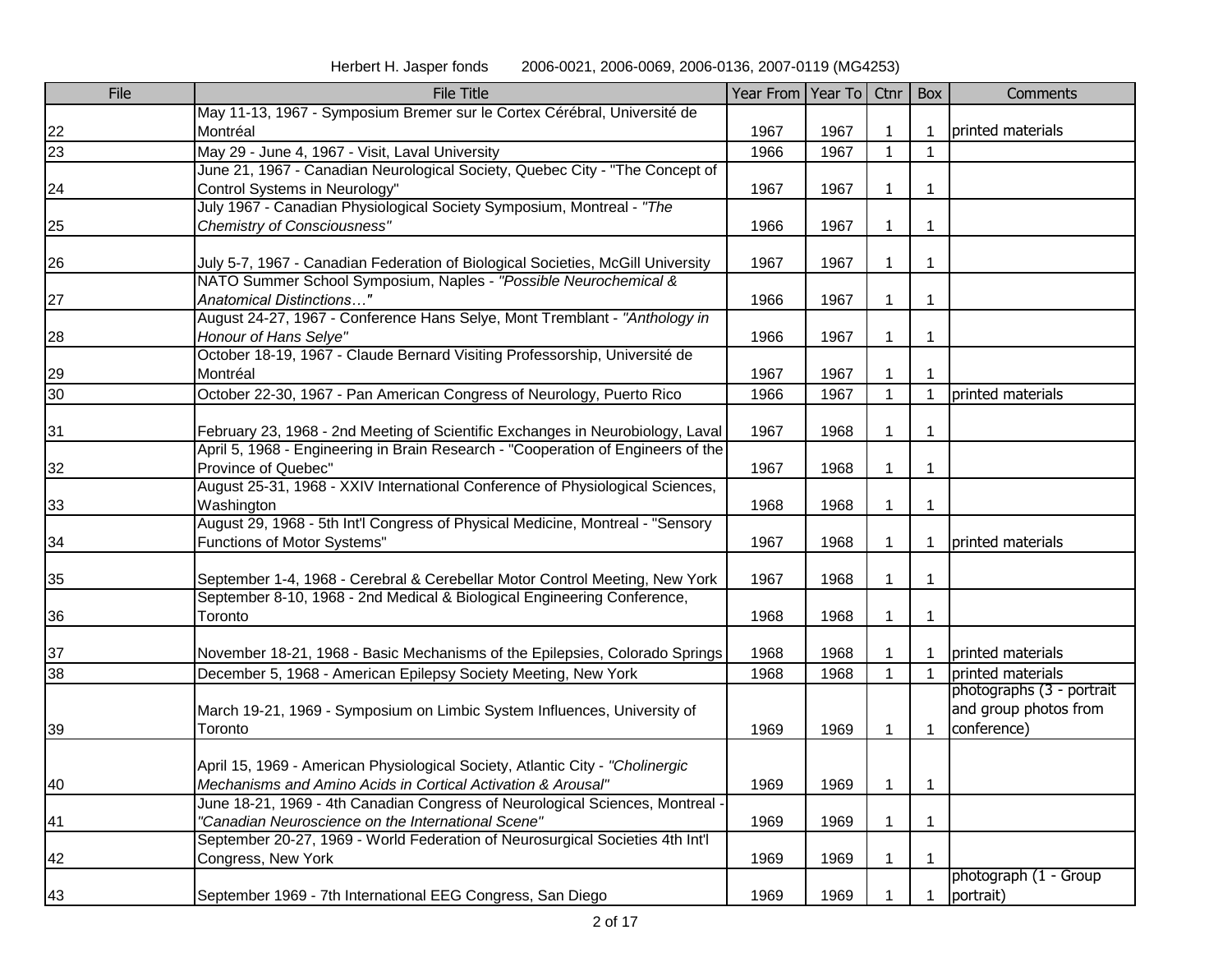| Herbert H. Jasper fonds | 2006-0021, 2006-0069, 2006-0136, 2007-0119 (MG4253) |  |
|-------------------------|-----------------------------------------------------|--|
|-------------------------|-----------------------------------------------------|--|

| File | File Title                                                                     | Year From   Year To |      | Ctnr         | Box            | <b>Comments</b>          |
|------|--------------------------------------------------------------------------------|---------------------|------|--------------|----------------|--------------------------|
|      | February 9, 1970 - Case Western Reserve University, Cleveland, John            |                     |      |              |                |                          |
| 44   | Ferguson                                                                       | 1969                | 1969 | 1            | 1              |                          |
|      | February 19-21, 1970 - Eastern EEG Society Meeting, Ste Marguerite -           |                     |      |              |                |                          |
| 45   | "Studies of Possible Chemical Mediators at Cortical Synapses"                  | 1970                | 1970 | 1            | 1              |                          |
|      | June 3, 1970 - The Contribution of Neurological Sciences to                    |                     |      |              |                |                          |
| 46   | Psychopharmacology, Sherbrooke                                                 | 1969                | 1970 | 1            | 1              |                          |
|      | June 15-17, 1970 - American Neurological Association Meeting, Atlantic City -  |                     |      |              |                |                          |
| 47   | Discussion                                                                     | 1970                | 1970 | 1            | 1              |                          |
|      | September 24-26, 1970 - Int'l Symposium in Neuroscience in Honour of H. H.     |                     |      |              |                | 1 slide, photograph (1 - |
| 48   | Jasper, Mont Tremblant                                                         | 1970                | 1970 |              | -1             | group portrait)          |
| 49   | December 5-6, 1970 - ARNMD, Hotel Roosevelt, New York                          | 1970                | 1970 | $\mathbf{1}$ | $\overline{1}$ |                          |
|      | March 22-26, 1971 - Cell Biology Symposium on Neurobiology, Charleston, SC -   |                     |      |              |                |                          |
| 50   | "The Cellular Basis of Epilepsy"                                               | 1970                | 1970 |              |                | printed materials        |
| 51   | June 13, 1971 - Symposium Fulton Society on Thalamus, Washington               | 1970                | 1971 | $\mathbf 1$  | $\mathbf{1}$   |                          |
|      |                                                                                |                     |      |              |                |                          |
| 52   | July 20-22, 1971 - Neurophysiology Studied in Man, Paris - Closing Remarks     | 1971                | 1970 | 1            | 1              | printed materials        |
| 53   | July 25-31, 1971 - XXV Int'l Congress of Physiological Societies, Munich       | 1970                | 1971 | 1            | $\overline{1}$ |                          |
| 54   | September 16-18, 1971 - American EEG Society Meeting, Bloomington              | 1971                | 1971 | $\mathbf{1}$ | $\mathbf{1}$   |                          |
|      |                                                                                |                     |      |              |                |                          |
|      | October 5-6, 1971 - 4th Symposium of the Parkinson's Disease Research          |                     |      |              |                |                          |
| 55   | Center, New York - "Corticofugal Projections Controlling the Spindle Waves"    | 1971                | 1971 | 1            | $\mathbf{1}$   |                          |
| 56   | May 12, 1972 - Round Table - Non-Medicinal Use of Drugs                        | 1972                | 1972 | $\mathbf{1}$ | $\mathbf{1}$   |                          |
|      |                                                                                |                     |      |              |                |                          |
| 57   | September 18-21, 1972 - Sixth International Meeting of Neurobiologists, Oxford | 1972                | 1972 | 1            | $\mathbf{1}$   | printed materials        |
|      | September 22-24, 1972 - Fourth International Symposium on Parkinson's          |                     |      |              |                |                          |
| 58   | Disease, Zurich                                                                | 1972                | 1972 |              |                | printed materials        |
|      | May 23, 1973 - Hans Berger Centennial Meeting, MNI - "Some                     |                     |      |              |                |                          |
| 59   | Neurophysiological Correlates of States of Consciousness"                      | 1973                | 1973 | 1            | 1              |                          |
|      | October 2, 1973 - Lecture, University of Toronto - "The Development and        |                     |      |              |                |                          |
| 60   | <b>Future of Neurosciences"</b>                                                | 1973                | 1973 | $\mathbf 1$  | $\overline{1}$ |                          |
|      |                                                                                |                     |      |              |                | printed materials,       |
|      | October 29, 1973 - NRP Lecture in Honour of Prof. F. O. Schmitt, MIT -         |                     |      |              |                | photograph (1 - group    |
| 61   | "Philosophy or Physics - Mind or Molecules"                                    | 1964                | 1974 |              | $\mathbf{1}$   | portrait)                |
|      | December 5, 1973 - The American Epilepsy Foundation, New York - "Basic         |                     |      |              |                |                          |
| 62   | Mechanisms of the Epilepsies"                                                  | 1973                | 1973 | 1.           | $\mathbf{1}$   |                          |
|      | April 19, 1974 - George Bishop Memorial, St. Louis, Miss. - "Contributions of  |                     |      |              |                |                          |
| 63   | George Bishop to EEG & Brain Research"                                         | 1974                | 1974 | 1            | $\mathbf 1$    |                          |
|      | April 22, 1974 - American Association of Neurological Surgeons, St. Louis -    |                     |      |              |                |                          |
| 64   | "Generation & Propagation of Seizure Discharge"                                | 1974                | 1974 | 1.           | 1              |                          |
|      | May 23, 1974 - University of Ottawa Seminar - "Sensory & Integrative Functions |                     |      |              |                |                          |
| 65   | of Efferent Systems"                                                           | 1974                | 1974 |              |                |                          |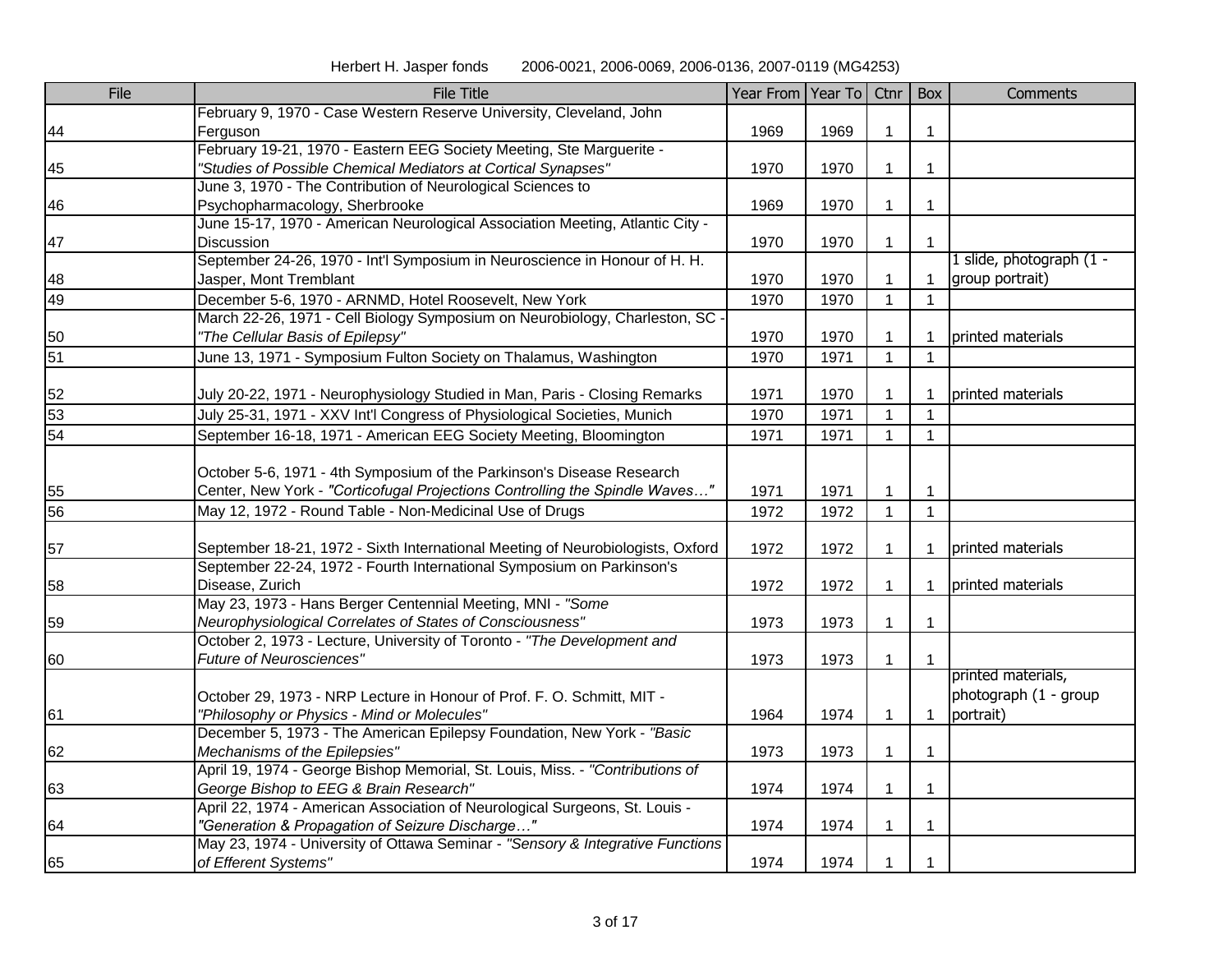| Herbert H. Jasper fonds | 2006-0021, 2006-0069, 2006-0136, 2007-0119 (MG4253) |  |
|-------------------------|-----------------------------------------------------|--|
|-------------------------|-----------------------------------------------------|--|

| File | <b>File Title</b>                                                              | Year From Year To |      | Ctnr           | Box                     | Comments          |
|------|--------------------------------------------------------------------------------|-------------------|------|----------------|-------------------------|-------------------|
|      | June 24, 1974 - Canadian Society of Neurochemistry, McMaster University -      |                   |      |                |                         |                   |
| 66   | "Some Problems & Perspectives in the Neurosciences"                            | 1974              | 1974 |                |                         |                   |
|      |                                                                                |                   |      |                |                         |                   |
| 67   | October 20-26, 1974 - XXVI Int'l Congress of Physiological Sciences, New Delhi | 1972              | 1974 |                |                         |                   |
|      | January 24-26, 1975 - Symposium in Honour of Prof. Alf Brodal, Sandefjord,     |                   |      |                |                         |                   |
| 68   | Norway                                                                         | 1972              | 1975 |                | -1                      | printed materials |
|      | October 30-31, 1975 - Workshop on Torticollis, Medical Research Council,       |                   |      |                |                         |                   |
| 69   | Ottawa                                                                         | 1975              | 1975 |                | -1                      |                   |
|      | March 4-7, 1976 - Eastern EEG Assoc. Meeting, St. Adele, QC - "Historical      |                   |      |                |                         |                   |
| 70   | Introduction"                                                                  | 1975              | 1975 |                |                         |                   |
|      | April 27, 1976 - American Academy of Neurology, Toronto - "New Concepts in     |                   |      |                |                         |                   |
| 71   | Generalized Epilepsy"                                                          | 1976              | 1976 |                |                         | printed materials |
|      | June 23-26, 1976 - XI Congress of Neurological Sciences, Winnipeg -            |                   |      |                |                         |                   |
| 72   | "Physiology of Epilepsy"                                                       | 1976              | 1976 |                | -1                      |                   |
|      |                                                                                |                   |      |                |                         |                   |
| 73   | October 29, 1976 - Penfield Memorial Meeting - "The Centrencephalic System"    | 1976              | 1976 |                | -1                      |                   |
|      | November 7, 1976 - Society for Neuroscience Meeting, Toronto - "Introduction   |                   |      |                |                         |                   |
| 74   | to Prof. Patrick L. McGeer"                                                    | 1976              | 1976 |                |                         |                   |
| 75   |                                                                                | 1977              | 1977 |                | 1                       |                   |
|      | June 9, 1977 - Colloquium, Western University, London, ON - "Importance of     |                   |      |                |                         |                   |
| 76   | Changing Concepts of Functional Localization"                                  | 1977              | 1977 |                | 1                       |                   |
|      |                                                                                |                   |      |                |                         |                   |
|      | July 12-13, 1977 - Int'l Symposium on Abnormal Neuronal Discharges, Monaco -   |                   |      |                |                         |                   |
| 77   | "Possible Ionic Mechanisms for Rhythmic Activity & Bursting in Nerve Cells"    | 1976              | 1977 |                |                         |                   |
|      | September 24-27, 1978 - Vlth Int'l Syposium on Parkinson's Disease, Quebec     |                   |      |                |                         |                   |
| 78   | City - "Role of the Cerebral Cortex in Tremor Mechanisms"                      | 1977              | 1978 |                |                         | printed materials |
|      |                                                                                |                   |      |                |                         |                   |
| 79   | March 1-4, 1979 - The Neurobiology of Human Consciousness, Mont Gabriel        | 1978              | 1979 |                | -1                      |                   |
|      | April 29 - May 4, 1979 - NRP Conference on Cerebral Cortex, Woods Hole,        |                   |      |                |                         |                   |
|      | Mass. - "Problems of Relating Cellular or Modular Specificity to Cognitive     |                   |      |                |                         |                   |
| 80   | Functions"                                                                     | 1979              | 1979 | 2              | $\overline{2}$          |                   |
|      | January 25, 1980 - Canadian Physiological Society, Banff, AB - "The Sarrazin   |                   |      |                |                         |                   |
| 81   | Lecture"                                                                       | 1980              | 1980 | 2              | 2                       |                   |
|      | July 10-12, 1980 - IBRO / UNESCO Symposium in Honour of Prof. G. Moruzzi -     |                   |      |                |                         |                   |
| 82   | "Historical Introduction"                                                      | 1980              | 1987 | $\overline{c}$ | 2                       |                   |
|      | September 16, 1981 - Rhode Island Medical Centre Lecture - "Progress in        |                   |      |                |                         |                   |
| 83   | Neuroscience Rehabilitation"                                                   | 1981              | 1981 | $\overline{c}$ | $\overline{\mathbf{c}}$ |                   |
| 84   | March 22, 1982 - Hughlings Jackson Lecture - "Introduction to Hubel"           | 1982              | 1982 | 2              | 2                       |                   |
| 85   | March 1982 - Nobel Laureate Lecture, Portland OR                               | 1982              | 1982 | $\overline{2}$ | 2                       |                   |
|      | March 12-13, 1982 - Western EEG Society, Seattle WA - "Evolution of the        |                   |      |                |                         |                   |
| 86   | Concept of Centrencephalic Epilepsy"                                           | 1982              | 1982 | $\overline{c}$ | $\overline{2}$          |                   |
|      | May 13, 1983 - Association des Neurochirurgiens de la Province de Quebec -     |                   |      |                |                         |                   |
| 87   | "Evolution of the Concept of Centrencephalic Seizures"                         | 1983              | 1983 | $\overline{2}$ | $\overline{2}$          |                   |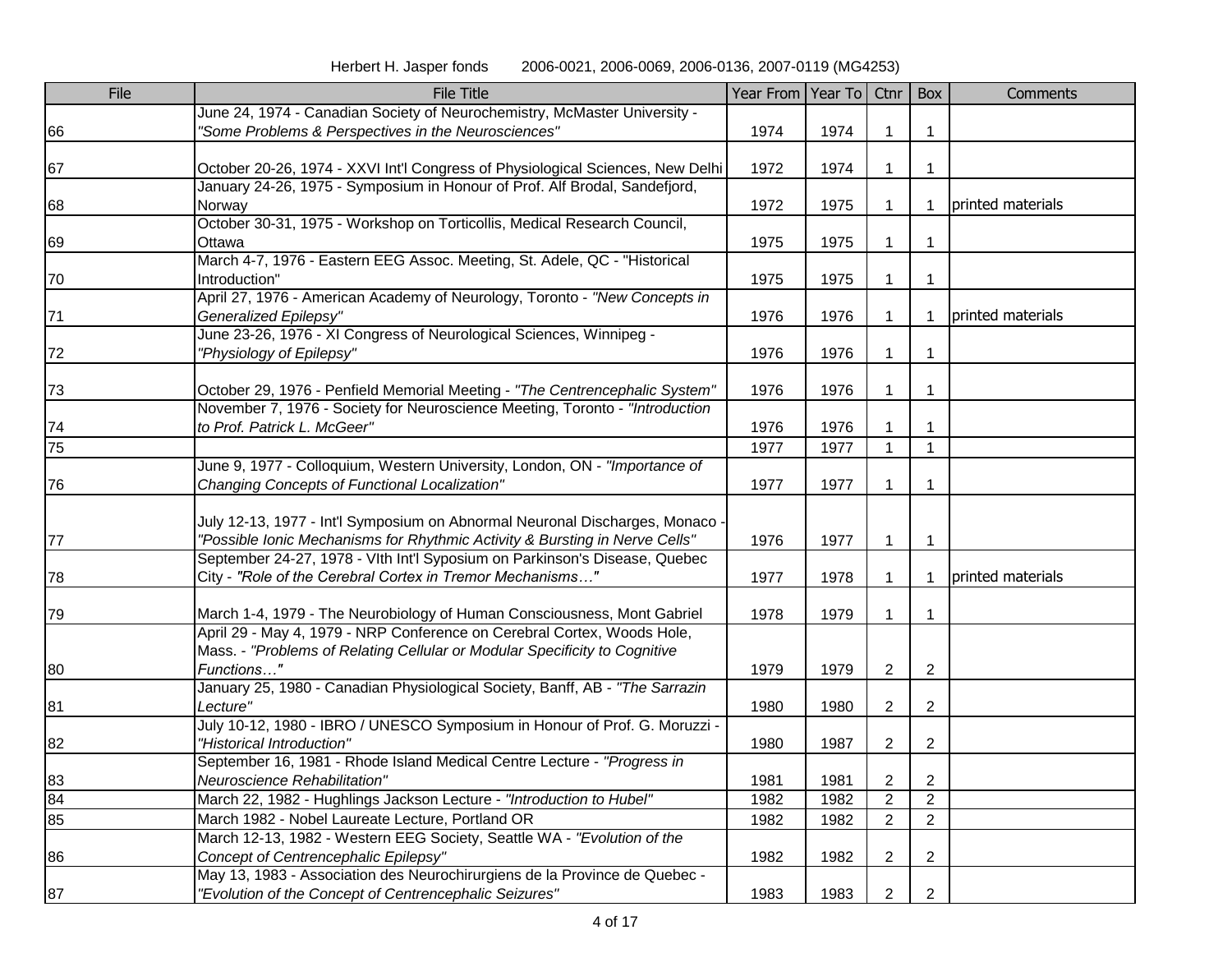| Herbert H. Jasper fonds | 2006-0021, 2006-0069, 2006-0136, 2007-0119 (MG4253) |  |  |  |  |
|-------------------------|-----------------------------------------------------|--|--|--|--|
|-------------------------|-----------------------------------------------------|--|--|--|--|

| May 16-17, 1983 - Monoamine Innervation of Cerebral Cortex, Montreal<br>printed materials<br>1985<br>$\overline{2}$<br>1983<br>$\overline{2}$<br>November 2-5, 1983 - Neural Mechanisms of Conditioning, Woods Hole -<br>"Session IV, Vertebrate Models"<br>$\overline{c}$<br>1982<br>1983<br>$\overline{2}$<br>December 7-10, 1983 - Basic Mechanisms of the Epilepsies, San Diego, CA -<br>"Opening Address"<br>1983<br>1984<br>$\overline{c}$<br>2<br>$\overline{2}$<br>$\overline{2}$<br>May 16-18, 1984 - Two Hemispheres, One Brain - "Introduction"<br>1984<br>1986<br>October 11, 1984 - Annual Meeting of the Society for Neroscience, Anaheim,<br>photographs (4)<br>CA - "The Early Development of Neuroscience in Canada"<br>1985<br>$\overline{2}$<br>1984<br>2<br>February 7, 1985 - Society for Neuroscience, Grass Lecture, Albuquerque, New<br>Mexico - "The Evolution of Views on Basic Mechanisms of the Epilepsies"<br>1984<br>1985<br>$\overline{2}$<br>$\overline{2}$<br>February 8, 1985 - Society for Neuroscience, Albuquerque, New Mexico -<br>"Evolution of the Concept of Centrencephalic Seizures"<br>$\overline{2}$<br>1984<br>1990<br>2<br>March 29, 1985 - Neuro-Education Center Conference, Royal Oak, Michigan -<br>"Plasticity in Neuronal Development & Regeneration in the Brain"<br>1984<br>1986<br>$\overline{2}$<br>printed materials<br>95<br>2<br>June 4, 1985 - Royal Society Meeting, Montreal, McLaughlin Medal - "Changing<br>Patterns of Brain Research"<br>96<br>1985<br>1985<br>$\overline{2}$<br>2<br>October 20-25, 1985 - Society for Neuroscience Annual Meeting, Dallas, TX -<br>97<br>"Introduction"<br>1985<br>1985<br>$\overline{2}$<br>2<br>November 15, 1985 - Donald Hebb Memorial Service, Redpath Hall<br>$\overline{2}$<br>$\overline{2}$<br>98<br>1985<br>1985<br>February 20-24, 1986 - Surgical Treatment of Epilepsy, Palm Desert, CA -<br>"Foreword"<br>99<br>$\overline{2}$<br>2<br>1985<br>1986<br>July 8-12, 1986 - Cellular Mechanisms of Conditioning & Behavioral Plasticity,<br>$\overline{2}$<br>Seattle, WA - "Introduction"<br>1986<br>1986<br>2<br>100<br>July 8-12, 1986 - Cellular Mechanisms of Conditioning & Behavioral Plasticity,<br>photographs (10 -<br>Seattle, WA - "Conditioning & Habituation of the Arousal Response: Historical<br>illustrations and figures)<br>Perspective"<br>1986<br>1986<br>$\overline{c}$<br>101<br>2<br>$\overline{2}$<br>printed materials<br>102<br>July 21-23, 1986 - From Molecules to Mind, 80th Birthday Symposium<br>$\overline{2}$<br>1986<br>1986<br>photograph (1 - group<br>April 8-9, 1988 - Symposium on Epilepsy, Robert Dow, Portland, OR -<br>portrait)<br>103<br>"Evolution of the Conception of Centrencephalic Seizures"<br>1988<br>$\overline{2}$<br>2<br>1987<br>printed materials,<br>photographs (6 -<br>2 <b>illustrations</b> and figures)<br>$\overline{c}$<br>1989<br>104<br>June 11-13, 1988 - Generalized Epilepsy, Montreal - "Historical Introduction"<br>1988<br>photographs (4 -<br>October 9-12, 1988 - Workshop on Neurotransmitters in Epilepsy, WONIEP IV,<br>illustrations and figures)<br>Stresa, Italy - "Early Efforts to find Neurochemical Mechanisms in Epilepsy"<br>105<br>1988<br>1988<br>2<br>October 20-22, 1988 - University of Iowa Psychology Centennial Celebration -<br><b>Discussion Groups</b><br>1987<br>1988<br>$\overline{2}$<br>$\overline{2}$<br>106<br>January 26-27, 1989 - 50th Anniversary of the Dep't of EEG, MNI - "Historical | File | <b>File Title</b> | Year From Year To |      | Ctnr | Box | Comments          |
|-------------------------------------------------------------------------------------------------------------------------------------------------------------------------------------------------------------------------------------------------------------------------------------------------------------------------------------------------------------------------------------------------------------------------------------------------------------------------------------------------------------------------------------------------------------------------------------------------------------------------------------------------------------------------------------------------------------------------------------------------------------------------------------------------------------------------------------------------------------------------------------------------------------------------------------------------------------------------------------------------------------------------------------------------------------------------------------------------------------------------------------------------------------------------------------------------------------------------------------------------------------------------------------------------------------------------------------------------------------------------------------------------------------------------------------------------------------------------------------------------------------------------------------------------------------------------------------------------------------------------------------------------------------------------------------------------------------------------------------------------------------------------------------------------------------------------------------------------------------------------------------------------------------------------------------------------------------------------------------------------------------------------------------------------------------------------------------------------------------------------------------------------------------------------------------------------------------------------------------------------------------------------------------------------------------------------------------------------------------------------------------------------------------------------------------------------------------------------------------------------------------------------------------------------------------------------------------------------------------------------------------------------------------------------------------------------------------------------------------------------------------------------------------------------------------------------------------------------------------------------------------------------------------------------------------------------------------------------------------------------------------------------------------------------------------------------------------------------------------------------------------------------------------------------------------------------------------------------------------------------------------------------------------------------------------------------------------------------------------------------------------------------------------------------------------------------------------------------------------------------------------------------|------|-------------------|-------------------|------|------|-----|-------------------|
|                                                                                                                                                                                                                                                                                                                                                                                                                                                                                                                                                                                                                                                                                                                                                                                                                                                                                                                                                                                                                                                                                                                                                                                                                                                                                                                                                                                                                                                                                                                                                                                                                                                                                                                                                                                                                                                                                                                                                                                                                                                                                                                                                                                                                                                                                                                                                                                                                                                                                                                                                                                                                                                                                                                                                                                                                                                                                                                                                                                                                                                                                                                                                                                                                                                                                                                                                                                                                                                                                                                         | 88   |                   |                   |      |      |     |                   |
|                                                                                                                                                                                                                                                                                                                                                                                                                                                                                                                                                                                                                                                                                                                                                                                                                                                                                                                                                                                                                                                                                                                                                                                                                                                                                                                                                                                                                                                                                                                                                                                                                                                                                                                                                                                                                                                                                                                                                                                                                                                                                                                                                                                                                                                                                                                                                                                                                                                                                                                                                                                                                                                                                                                                                                                                                                                                                                                                                                                                                                                                                                                                                                                                                                                                                                                                                                                                                                                                                                                         |      |                   |                   |      |      |     |                   |
|                                                                                                                                                                                                                                                                                                                                                                                                                                                                                                                                                                                                                                                                                                                                                                                                                                                                                                                                                                                                                                                                                                                                                                                                                                                                                                                                                                                                                                                                                                                                                                                                                                                                                                                                                                                                                                                                                                                                                                                                                                                                                                                                                                                                                                                                                                                                                                                                                                                                                                                                                                                                                                                                                                                                                                                                                                                                                                                                                                                                                                                                                                                                                                                                                                                                                                                                                                                                                                                                                                                         | 89   |                   |                   |      |      |     |                   |
|                                                                                                                                                                                                                                                                                                                                                                                                                                                                                                                                                                                                                                                                                                                                                                                                                                                                                                                                                                                                                                                                                                                                                                                                                                                                                                                                                                                                                                                                                                                                                                                                                                                                                                                                                                                                                                                                                                                                                                                                                                                                                                                                                                                                                                                                                                                                                                                                                                                                                                                                                                                                                                                                                                                                                                                                                                                                                                                                                                                                                                                                                                                                                                                                                                                                                                                                                                                                                                                                                                                         |      |                   |                   |      |      |     |                   |
|                                                                                                                                                                                                                                                                                                                                                                                                                                                                                                                                                                                                                                                                                                                                                                                                                                                                                                                                                                                                                                                                                                                                                                                                                                                                                                                                                                                                                                                                                                                                                                                                                                                                                                                                                                                                                                                                                                                                                                                                                                                                                                                                                                                                                                                                                                                                                                                                                                                                                                                                                                                                                                                                                                                                                                                                                                                                                                                                                                                                                                                                                                                                                                                                                                                                                                                                                                                                                                                                                                                         | 90   |                   |                   |      |      |     |                   |
|                                                                                                                                                                                                                                                                                                                                                                                                                                                                                                                                                                                                                                                                                                                                                                                                                                                                                                                                                                                                                                                                                                                                                                                                                                                                                                                                                                                                                                                                                                                                                                                                                                                                                                                                                                                                                                                                                                                                                                                                                                                                                                                                                                                                                                                                                                                                                                                                                                                                                                                                                                                                                                                                                                                                                                                                                                                                                                                                                                                                                                                                                                                                                                                                                                                                                                                                                                                                                                                                                                                         | 91   |                   |                   |      |      |     |                   |
|                                                                                                                                                                                                                                                                                                                                                                                                                                                                                                                                                                                                                                                                                                                                                                                                                                                                                                                                                                                                                                                                                                                                                                                                                                                                                                                                                                                                                                                                                                                                                                                                                                                                                                                                                                                                                                                                                                                                                                                                                                                                                                                                                                                                                                                                                                                                                                                                                                                                                                                                                                                                                                                                                                                                                                                                                                                                                                                                                                                                                                                                                                                                                                                                                                                                                                                                                                                                                                                                                                                         |      |                   |                   |      |      |     |                   |
|                                                                                                                                                                                                                                                                                                                                                                                                                                                                                                                                                                                                                                                                                                                                                                                                                                                                                                                                                                                                                                                                                                                                                                                                                                                                                                                                                                                                                                                                                                                                                                                                                                                                                                                                                                                                                                                                                                                                                                                                                                                                                                                                                                                                                                                                                                                                                                                                                                                                                                                                                                                                                                                                                                                                                                                                                                                                                                                                                                                                                                                                                                                                                                                                                                                                                                                                                                                                                                                                                                                         | 92   |                   |                   |      |      |     |                   |
|                                                                                                                                                                                                                                                                                                                                                                                                                                                                                                                                                                                                                                                                                                                                                                                                                                                                                                                                                                                                                                                                                                                                                                                                                                                                                                                                                                                                                                                                                                                                                                                                                                                                                                                                                                                                                                                                                                                                                                                                                                                                                                                                                                                                                                                                                                                                                                                                                                                                                                                                                                                                                                                                                                                                                                                                                                                                                                                                                                                                                                                                                                                                                                                                                                                                                                                                                                                                                                                                                                                         |      |                   |                   |      |      |     |                   |
|                                                                                                                                                                                                                                                                                                                                                                                                                                                                                                                                                                                                                                                                                                                                                                                                                                                                                                                                                                                                                                                                                                                                                                                                                                                                                                                                                                                                                                                                                                                                                                                                                                                                                                                                                                                                                                                                                                                                                                                                                                                                                                                                                                                                                                                                                                                                                                                                                                                                                                                                                                                                                                                                                                                                                                                                                                                                                                                                                                                                                                                                                                                                                                                                                                                                                                                                                                                                                                                                                                                         |      |                   |                   |      |      |     |                   |
|                                                                                                                                                                                                                                                                                                                                                                                                                                                                                                                                                                                                                                                                                                                                                                                                                                                                                                                                                                                                                                                                                                                                                                                                                                                                                                                                                                                                                                                                                                                                                                                                                                                                                                                                                                                                                                                                                                                                                                                                                                                                                                                                                                                                                                                                                                                                                                                                                                                                                                                                                                                                                                                                                                                                                                                                                                                                                                                                                                                                                                                                                                                                                                                                                                                                                                                                                                                                                                                                                                                         | 93   |                   |                   |      |      |     |                   |
|                                                                                                                                                                                                                                                                                                                                                                                                                                                                                                                                                                                                                                                                                                                                                                                                                                                                                                                                                                                                                                                                                                                                                                                                                                                                                                                                                                                                                                                                                                                                                                                                                                                                                                                                                                                                                                                                                                                                                                                                                                                                                                                                                                                                                                                                                                                                                                                                                                                                                                                                                                                                                                                                                                                                                                                                                                                                                                                                                                                                                                                                                                                                                                                                                                                                                                                                                                                                                                                                                                                         |      |                   |                   |      |      |     |                   |
|                                                                                                                                                                                                                                                                                                                                                                                                                                                                                                                                                                                                                                                                                                                                                                                                                                                                                                                                                                                                                                                                                                                                                                                                                                                                                                                                                                                                                                                                                                                                                                                                                                                                                                                                                                                                                                                                                                                                                                                                                                                                                                                                                                                                                                                                                                                                                                                                                                                                                                                                                                                                                                                                                                                                                                                                                                                                                                                                                                                                                                                                                                                                                                                                                                                                                                                                                                                                                                                                                                                         | 94   |                   |                   |      |      |     |                   |
|                                                                                                                                                                                                                                                                                                                                                                                                                                                                                                                                                                                                                                                                                                                                                                                                                                                                                                                                                                                                                                                                                                                                                                                                                                                                                                                                                                                                                                                                                                                                                                                                                                                                                                                                                                                                                                                                                                                                                                                                                                                                                                                                                                                                                                                                                                                                                                                                                                                                                                                                                                                                                                                                                                                                                                                                                                                                                                                                                                                                                                                                                                                                                                                                                                                                                                                                                                                                                                                                                                                         |      |                   |                   |      |      |     |                   |
|                                                                                                                                                                                                                                                                                                                                                                                                                                                                                                                                                                                                                                                                                                                                                                                                                                                                                                                                                                                                                                                                                                                                                                                                                                                                                                                                                                                                                                                                                                                                                                                                                                                                                                                                                                                                                                                                                                                                                                                                                                                                                                                                                                                                                                                                                                                                                                                                                                                                                                                                                                                                                                                                                                                                                                                                                                                                                                                                                                                                                                                                                                                                                                                                                                                                                                                                                                                                                                                                                                                         |      |                   |                   |      |      |     |                   |
|                                                                                                                                                                                                                                                                                                                                                                                                                                                                                                                                                                                                                                                                                                                                                                                                                                                                                                                                                                                                                                                                                                                                                                                                                                                                                                                                                                                                                                                                                                                                                                                                                                                                                                                                                                                                                                                                                                                                                                                                                                                                                                                                                                                                                                                                                                                                                                                                                                                                                                                                                                                                                                                                                                                                                                                                                                                                                                                                                                                                                                                                                                                                                                                                                                                                                                                                                                                                                                                                                                                         |      |                   |                   |      |      |     |                   |
|                                                                                                                                                                                                                                                                                                                                                                                                                                                                                                                                                                                                                                                                                                                                                                                                                                                                                                                                                                                                                                                                                                                                                                                                                                                                                                                                                                                                                                                                                                                                                                                                                                                                                                                                                                                                                                                                                                                                                                                                                                                                                                                                                                                                                                                                                                                                                                                                                                                                                                                                                                                                                                                                                                                                                                                                                                                                                                                                                                                                                                                                                                                                                                                                                                                                                                                                                                                                                                                                                                                         |      |                   |                   |      |      |     |                   |
|                                                                                                                                                                                                                                                                                                                                                                                                                                                                                                                                                                                                                                                                                                                                                                                                                                                                                                                                                                                                                                                                                                                                                                                                                                                                                                                                                                                                                                                                                                                                                                                                                                                                                                                                                                                                                                                                                                                                                                                                                                                                                                                                                                                                                                                                                                                                                                                                                                                                                                                                                                                                                                                                                                                                                                                                                                                                                                                                                                                                                                                                                                                                                                                                                                                                                                                                                                                                                                                                                                                         |      |                   |                   |      |      |     |                   |
|                                                                                                                                                                                                                                                                                                                                                                                                                                                                                                                                                                                                                                                                                                                                                                                                                                                                                                                                                                                                                                                                                                                                                                                                                                                                                                                                                                                                                                                                                                                                                                                                                                                                                                                                                                                                                                                                                                                                                                                                                                                                                                                                                                                                                                                                                                                                                                                                                                                                                                                                                                                                                                                                                                                                                                                                                                                                                                                                                                                                                                                                                                                                                                                                                                                                                                                                                                                                                                                                                                                         |      |                   |                   |      |      |     |                   |
|                                                                                                                                                                                                                                                                                                                                                                                                                                                                                                                                                                                                                                                                                                                                                                                                                                                                                                                                                                                                                                                                                                                                                                                                                                                                                                                                                                                                                                                                                                                                                                                                                                                                                                                                                                                                                                                                                                                                                                                                                                                                                                                                                                                                                                                                                                                                                                                                                                                                                                                                                                                                                                                                                                                                                                                                                                                                                                                                                                                                                                                                                                                                                                                                                                                                                                                                                                                                                                                                                                                         |      |                   |                   |      |      |     |                   |
|                                                                                                                                                                                                                                                                                                                                                                                                                                                                                                                                                                                                                                                                                                                                                                                                                                                                                                                                                                                                                                                                                                                                                                                                                                                                                                                                                                                                                                                                                                                                                                                                                                                                                                                                                                                                                                                                                                                                                                                                                                                                                                                                                                                                                                                                                                                                                                                                                                                                                                                                                                                                                                                                                                                                                                                                                                                                                                                                                                                                                                                                                                                                                                                                                                                                                                                                                                                                                                                                                                                         |      |                   |                   |      |      |     |                   |
|                                                                                                                                                                                                                                                                                                                                                                                                                                                                                                                                                                                                                                                                                                                                                                                                                                                                                                                                                                                                                                                                                                                                                                                                                                                                                                                                                                                                                                                                                                                                                                                                                                                                                                                                                                                                                                                                                                                                                                                                                                                                                                                                                                                                                                                                                                                                                                                                                                                                                                                                                                                                                                                                                                                                                                                                                                                                                                                                                                                                                                                                                                                                                                                                                                                                                                                                                                                                                                                                                                                         |      |                   |                   |      |      |     |                   |
|                                                                                                                                                                                                                                                                                                                                                                                                                                                                                                                                                                                                                                                                                                                                                                                                                                                                                                                                                                                                                                                                                                                                                                                                                                                                                                                                                                                                                                                                                                                                                                                                                                                                                                                                                                                                                                                                                                                                                                                                                                                                                                                                                                                                                                                                                                                                                                                                                                                                                                                                                                                                                                                                                                                                                                                                                                                                                                                                                                                                                                                                                                                                                                                                                                                                                                                                                                                                                                                                                                                         |      |                   |                   |      |      |     |                   |
|                                                                                                                                                                                                                                                                                                                                                                                                                                                                                                                                                                                                                                                                                                                                                                                                                                                                                                                                                                                                                                                                                                                                                                                                                                                                                                                                                                                                                                                                                                                                                                                                                                                                                                                                                                                                                                                                                                                                                                                                                                                                                                                                                                                                                                                                                                                                                                                                                                                                                                                                                                                                                                                                                                                                                                                                                                                                                                                                                                                                                                                                                                                                                                                                                                                                                                                                                                                                                                                                                                                         |      |                   |                   |      |      |     |                   |
|                                                                                                                                                                                                                                                                                                                                                                                                                                                                                                                                                                                                                                                                                                                                                                                                                                                                                                                                                                                                                                                                                                                                                                                                                                                                                                                                                                                                                                                                                                                                                                                                                                                                                                                                                                                                                                                                                                                                                                                                                                                                                                                                                                                                                                                                                                                                                                                                                                                                                                                                                                                                                                                                                                                                                                                                                                                                                                                                                                                                                                                                                                                                                                                                                                                                                                                                                                                                                                                                                                                         |      |                   |                   |      |      |     |                   |
|                                                                                                                                                                                                                                                                                                                                                                                                                                                                                                                                                                                                                                                                                                                                                                                                                                                                                                                                                                                                                                                                                                                                                                                                                                                                                                                                                                                                                                                                                                                                                                                                                                                                                                                                                                                                                                                                                                                                                                                                                                                                                                                                                                                                                                                                                                                                                                                                                                                                                                                                                                                                                                                                                                                                                                                                                                                                                                                                                                                                                                                                                                                                                                                                                                                                                                                                                                                                                                                                                                                         |      |                   |                   |      |      |     |                   |
|                                                                                                                                                                                                                                                                                                                                                                                                                                                                                                                                                                                                                                                                                                                                                                                                                                                                                                                                                                                                                                                                                                                                                                                                                                                                                                                                                                                                                                                                                                                                                                                                                                                                                                                                                                                                                                                                                                                                                                                                                                                                                                                                                                                                                                                                                                                                                                                                                                                                                                                                                                                                                                                                                                                                                                                                                                                                                                                                                                                                                                                                                                                                                                                                                                                                                                                                                                                                                                                                                                                         |      |                   |                   |      |      |     |                   |
|                                                                                                                                                                                                                                                                                                                                                                                                                                                                                                                                                                                                                                                                                                                                                                                                                                                                                                                                                                                                                                                                                                                                                                                                                                                                                                                                                                                                                                                                                                                                                                                                                                                                                                                                                                                                                                                                                                                                                                                                                                                                                                                                                                                                                                                                                                                                                                                                                                                                                                                                                                                                                                                                                                                                                                                                                                                                                                                                                                                                                                                                                                                                                                                                                                                                                                                                                                                                                                                                                                                         |      |                   |                   |      |      |     |                   |
|                                                                                                                                                                                                                                                                                                                                                                                                                                                                                                                                                                                                                                                                                                                                                                                                                                                                                                                                                                                                                                                                                                                                                                                                                                                                                                                                                                                                                                                                                                                                                                                                                                                                                                                                                                                                                                                                                                                                                                                                                                                                                                                                                                                                                                                                                                                                                                                                                                                                                                                                                                                                                                                                                                                                                                                                                                                                                                                                                                                                                                                                                                                                                                                                                                                                                                                                                                                                                                                                                                                         |      |                   |                   |      |      |     |                   |
|                                                                                                                                                                                                                                                                                                                                                                                                                                                                                                                                                                                                                                                                                                                                                                                                                                                                                                                                                                                                                                                                                                                                                                                                                                                                                                                                                                                                                                                                                                                                                                                                                                                                                                                                                                                                                                                                                                                                                                                                                                                                                                                                                                                                                                                                                                                                                                                                                                                                                                                                                                                                                                                                                                                                                                                                                                                                                                                                                                                                                                                                                                                                                                                                                                                                                                                                                                                                                                                                                                                         |      |                   |                   |      |      |     |                   |
|                                                                                                                                                                                                                                                                                                                                                                                                                                                                                                                                                                                                                                                                                                                                                                                                                                                                                                                                                                                                                                                                                                                                                                                                                                                                                                                                                                                                                                                                                                                                                                                                                                                                                                                                                                                                                                                                                                                                                                                                                                                                                                                                                                                                                                                                                                                                                                                                                                                                                                                                                                                                                                                                                                                                                                                                                                                                                                                                                                                                                                                                                                                                                                                                                                                                                                                                                                                                                                                                                                                         |      |                   |                   |      |      |     |                   |
|                                                                                                                                                                                                                                                                                                                                                                                                                                                                                                                                                                                                                                                                                                                                                                                                                                                                                                                                                                                                                                                                                                                                                                                                                                                                                                                                                                                                                                                                                                                                                                                                                                                                                                                                                                                                                                                                                                                                                                                                                                                                                                                                                                                                                                                                                                                                                                                                                                                                                                                                                                                                                                                                                                                                                                                                                                                                                                                                                                                                                                                                                                                                                                                                                                                                                                                                                                                                                                                                                                                         |      |                   |                   |      |      |     |                   |
|                                                                                                                                                                                                                                                                                                                                                                                                                                                                                                                                                                                                                                                                                                                                                                                                                                                                                                                                                                                                                                                                                                                                                                                                                                                                                                                                                                                                                                                                                                                                                                                                                                                                                                                                                                                                                                                                                                                                                                                                                                                                                                                                                                                                                                                                                                                                                                                                                                                                                                                                                                                                                                                                                                                                                                                                                                                                                                                                                                                                                                                                                                                                                                                                                                                                                                                                                                                                                                                                                                                         |      |                   |                   |      |      |     |                   |
|                                                                                                                                                                                                                                                                                                                                                                                                                                                                                                                                                                                                                                                                                                                                                                                                                                                                                                                                                                                                                                                                                                                                                                                                                                                                                                                                                                                                                                                                                                                                                                                                                                                                                                                                                                                                                                                                                                                                                                                                                                                                                                                                                                                                                                                                                                                                                                                                                                                                                                                                                                                                                                                                                                                                                                                                                                                                                                                                                                                                                                                                                                                                                                                                                                                                                                                                                                                                                                                                                                                         |      |                   |                   |      |      |     |                   |
|                                                                                                                                                                                                                                                                                                                                                                                                                                                                                                                                                                                                                                                                                                                                                                                                                                                                                                                                                                                                                                                                                                                                                                                                                                                                                                                                                                                                                                                                                                                                                                                                                                                                                                                                                                                                                                                                                                                                                                                                                                                                                                                                                                                                                                                                                                                                                                                                                                                                                                                                                                                                                                                                                                                                                                                                                                                                                                                                                                                                                                                                                                                                                                                                                                                                                                                                                                                                                                                                                                                         |      |                   |                   |      |      |     |                   |
|                                                                                                                                                                                                                                                                                                                                                                                                                                                                                                                                                                                                                                                                                                                                                                                                                                                                                                                                                                                                                                                                                                                                                                                                                                                                                                                                                                                                                                                                                                                                                                                                                                                                                                                                                                                                                                                                                                                                                                                                                                                                                                                                                                                                                                                                                                                                                                                                                                                                                                                                                                                                                                                                                                                                                                                                                                                                                                                                                                                                                                                                                                                                                                                                                                                                                                                                                                                                                                                                                                                         |      |                   |                   |      |      |     |                   |
|                                                                                                                                                                                                                                                                                                                                                                                                                                                                                                                                                                                                                                                                                                                                                                                                                                                                                                                                                                                                                                                                                                                                                                                                                                                                                                                                                                                                                                                                                                                                                                                                                                                                                                                                                                                                                                                                                                                                                                                                                                                                                                                                                                                                                                                                                                                                                                                                                                                                                                                                                                                                                                                                                                                                                                                                                                                                                                                                                                                                                                                                                                                                                                                                                                                                                                                                                                                                                                                                                                                         |      |                   |                   |      |      |     |                   |
|                                                                                                                                                                                                                                                                                                                                                                                                                                                                                                                                                                                                                                                                                                                                                                                                                                                                                                                                                                                                                                                                                                                                                                                                                                                                                                                                                                                                                                                                                                                                                                                                                                                                                                                                                                                                                                                                                                                                                                                                                                                                                                                                                                                                                                                                                                                                                                                                                                                                                                                                                                                                                                                                                                                                                                                                                                                                                                                                                                                                                                                                                                                                                                                                                                                                                                                                                                                                                                                                                                                         |      |                   |                   |      |      |     |                   |
|                                                                                                                                                                                                                                                                                                                                                                                                                                                                                                                                                                                                                                                                                                                                                                                                                                                                                                                                                                                                                                                                                                                                                                                                                                                                                                                                                                                                                                                                                                                                                                                                                                                                                                                                                                                                                                                                                                                                                                                                                                                                                                                                                                                                                                                                                                                                                                                                                                                                                                                                                                                                                                                                                                                                                                                                                                                                                                                                                                                                                                                                                                                                                                                                                                                                                                                                                                                                                                                                                                                         |      |                   |                   |      |      |     |                   |
| 2<br>2                                                                                                                                                                                                                                                                                                                                                                                                                                                                                                                                                                                                                                                                                                                                                                                                                                                                                                                                                                                                                                                                                                                                                                                                                                                                                                                                                                                                                                                                                                                                                                                                                                                                                                                                                                                                                                                                                                                                                                                                                                                                                                                                                                                                                                                                                                                                                                                                                                                                                                                                                                                                                                                                                                                                                                                                                                                                                                                                                                                                                                                                                                                                                                                                                                                                                                                                                                                                                                                                                                                  | 107  | Introduction"     | 1989              | 1990 |      |     | printed materials |
| February 19-22, 1990 - University of Western Ontario, London, ON - "Highlights                                                                                                                                                                                                                                                                                                                                                                                                                                                                                                                                                                                                                                                                                                                                                                                                                                                                                                                                                                                                                                                                                                                                                                                                                                                                                                                                                                                                                                                                                                                                                                                                                                                                                                                                                                                                                                                                                                                                                                                                                                                                                                                                                                                                                                                                                                                                                                                                                                                                                                                                                                                                                                                                                                                                                                                                                                                                                                                                                                                                                                                                                                                                                                                                                                                                                                                                                                                                                                          |      |                   |                   |      |      |     |                   |
| $\overline{c}$<br>of 60 Years in Neuroscience Research"<br>1989<br>1990<br>$\overline{2}$                                                                                                                                                                                                                                                                                                                                                                                                                                                                                                                                                                                                                                                                                                                                                                                                                                                                                                                                                                                                                                                                                                                                                                                                                                                                                                                                                                                                                                                                                                                                                                                                                                                                                                                                                                                                                                                                                                                                                                                                                                                                                                                                                                                                                                                                                                                                                                                                                                                                                                                                                                                                                                                                                                                                                                                                                                                                                                                                                                                                                                                                                                                                                                                                                                                                                                                                                                                                                               | 108  |                   |                   |      |      |     |                   |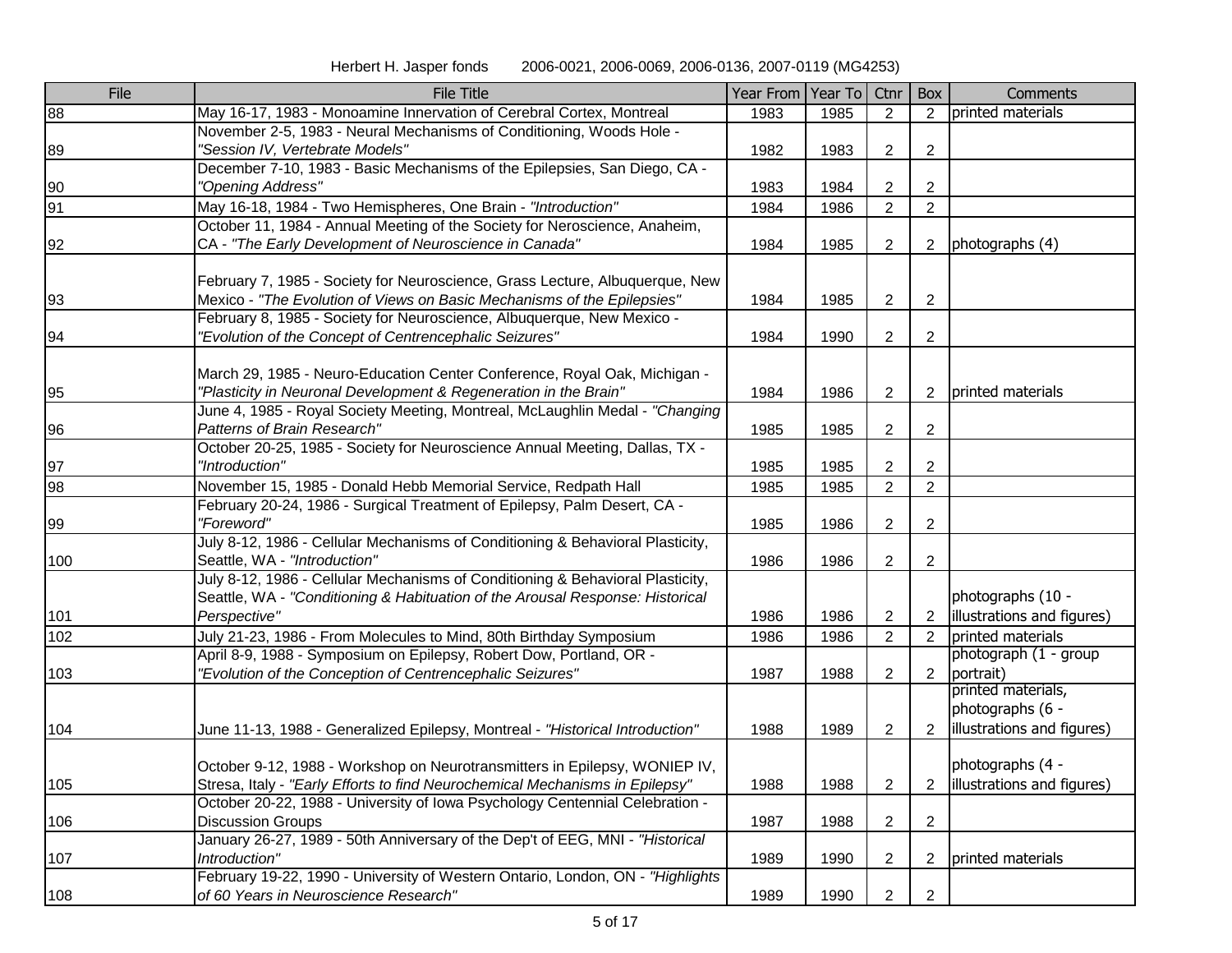| Herbert H. Jasper fonds | 2006-0021, 2006-0069, 2006-0136, 2007-0119 (MG4253) |  |  |  |  |
|-------------------------|-----------------------------------------------------|--|--|--|--|
|-------------------------|-----------------------------------------------------|--|--|--|--|

| File | <b>File Title</b>                                                              | Year From | Year To | Ctnr           | Box            | Comments                |
|------|--------------------------------------------------------------------------------|-----------|---------|----------------|----------------|-------------------------|
|      | May 21-22, 1990 - Hans Berger Clinical Neurophysiology Symposium,              |           |         |                |                |                         |
| 109  | Richmond, Virginia - "Hans Berger's Dream of Sixty Years Ago"                  | 1989      | 1990    | $\sqrt{2}$     | $\overline{2}$ |                         |
| 110  | February 1991 - Symposium in Palm Desert - Notes                               | 1991      | 1991    | $\overline{2}$ | $\overline{2}$ |                         |
|      | August 4-9, 1991 - Third IBRO World Congress of Neuroscience, Montreal -       |           |         |                |                |                         |
| 111  | "Concluding Comments"                                                          | 1991      | 1991    | $\overline{c}$ | $\overline{2}$ |                         |
| 112  | August 10-12, 1991 - Focus on Epilepsy, Ste-Adele, QC                          | 1991      | 1991    | $\overline{2}$ | $\overline{2}$ | printed materials       |
|      | February 20-24, 1992 - Surgical Treatment of the Epilepsies, Palm Desert, CA - |           |         |                |                |                         |
| 113  | "General Impressions of the Past, Present & Future"                            | 1992      | 1992    | $\overline{2}$ | $\overline{2}$ | printed materials       |
|      | April 30, 1992 - Queen's University - "Principles of Central Nervous System    |           |         |                |                |                         |
| 114  | Operations in Sensory-Motor Control"                                           | 1992      | 1992    | $\overline{2}$ | $\overline{2}$ |                         |
|      | October 18-22, 1992 - 117th Annual Meeting, American Neurological              |           |         |                |                |                         |
| 115  | Association                                                                    | 1992      | 1992    | $\overline{c}$ | $\overline{2}$ | printed materials       |
|      | July 14-17, 1993 - Epilepsy & the Functional Anatomy of the Frontal Lobe,      |           |         |                |                |                         |
| 116  | Aosta, Italy - Organization/Correspondence                                     | 1992      | 1994    | 2              | 2              | printed materials       |
|      | July 14-17, 1993 - Epilepsy & the Functional Anatomy of the Frontal Lobe,      |           |         |                |                |                         |
| 117  | Aosta, Italy - "The Rise and Fall of the Prefrontal Lobotomy"                  | 1993      | 1993    | $\overline{2}$ | $\overline{2}$ |                         |
|      | Aug. 29 - Sept. 4, 1993 - 13th International Congress of EEG and Clinical      |           |         |                |                |                         |
| 118  | Neurophysiology                                                                | 1992      | 1993    | $\overline{c}$ | $\overline{2}$ | printed materials       |
|      | October 7-9, 1993 - 65e Congres Int'l de l'ALMF du Canada, Montreal -          |           |         |                |                |                         |
| 119  | "Naissance du Groupe du CRM de recherche en sciences neurologiques"            | 1978      | 1993    | $\overline{c}$ | $\overline{2}$ |                         |
|      | October 8, 1993 - 150ième Anniversaire de la Faculté de Médecine, Université   |           |         |                |                |                         |
| 120  | de Montréal                                                                    | 1993      | 1993    | $\overline{2}$ | $\overline{2}$ |                         |
|      | June 10, 1994 - Fellows Lecture MNI - "Some Highlights of Over 60 Years in     |           |         |                |                |                         |
| 121  | <b>Brain Research"</b>                                                         | 1994      | 1994    | $\overline{2}$ | 2              | printed materials       |
| 122  | June 12-18, 1995 - Ecole Pratique Jean Bancaud, Saumur, France                 | 1995      | 1995    | $\overline{2}$ | $\overline{2}$ | 35mm slides (23)        |
|      | July 9-14, 1995 - 4th IBRO World Congress, Kyoto, Japan - Program and          |           |         |                |                |                         |
| 123  | correspondence                                                                 | 1993      | 1993    | $\overline{c}$ | 2              | printed materials       |
|      |                                                                                |           |         |                |                |                         |
| 124  | July 9-14, 1995 - 4th IBRO World Congress, Kyoto, Japan - "Opening Address"    | 1995      | 1995    | $\overline{c}$ | 2              | 35mm slides (15)        |
|      | April 12-15, 1996 - 3rd International Symposium on Basic Mechanisms of the     |           |         |                | $\overline{2}$ | printed materials       |
| 125  | Epilepsies, San Diego - "Recollections - Opening Address"                      | 1995      | 1996    | $\overline{2}$ |                | printed materials,      |
|      | May 5-6, 1997 - International Symposium on Consciousness, University of        |           |         |                |                | photographs (20), 35mm  |
| 126  | Montreal - "Electrophysiology" 1/2                                             |           |         | $\overline{2}$ | $\overline{2}$ | slides (11)             |
|      | May 5-6, 1997 - International Symposium on Consciousness, University of        |           |         |                |                | printed materials, 35mm |
| 127  | Montreal - "Electrophysiology" 2/2                                             | 1997      | 1997    | $\overline{c}$ | $\overline{2}$ | slides (21)             |
| 128  | 1998 - Society for Neuroscience Annual Meeting, Los Angeles, CA                | 1998      |         | $\overline{2}$ | $\overline{2}$ |                         |
|      | March 1999 - Frank Morrell Memorial Symposium, Woods Hole - "Historical        |           | 1998    |                |                |                         |
| 129  | Introduction"                                                                  | 1999      | 1999    | $\sqrt{2}$     | $\sqrt{2}$     |                         |
| 130  | Correspondence 'A' General, 1976-1987                                          | 1976      | 1987    | $\mathbf{3}$   | 3              |                         |
| 131  | Correspondence 'A' General, 1988-1997                                          | 1988      | 1997    | $\overline{3}$ | 3              |                         |
| 128  | ADRIAN, Prof. E. D. - Correspondence                                           | 1958      | 1968    | $\overline{3}$ | $\overline{3}$ |                         |
|      |                                                                                |           |         |                |                |                         |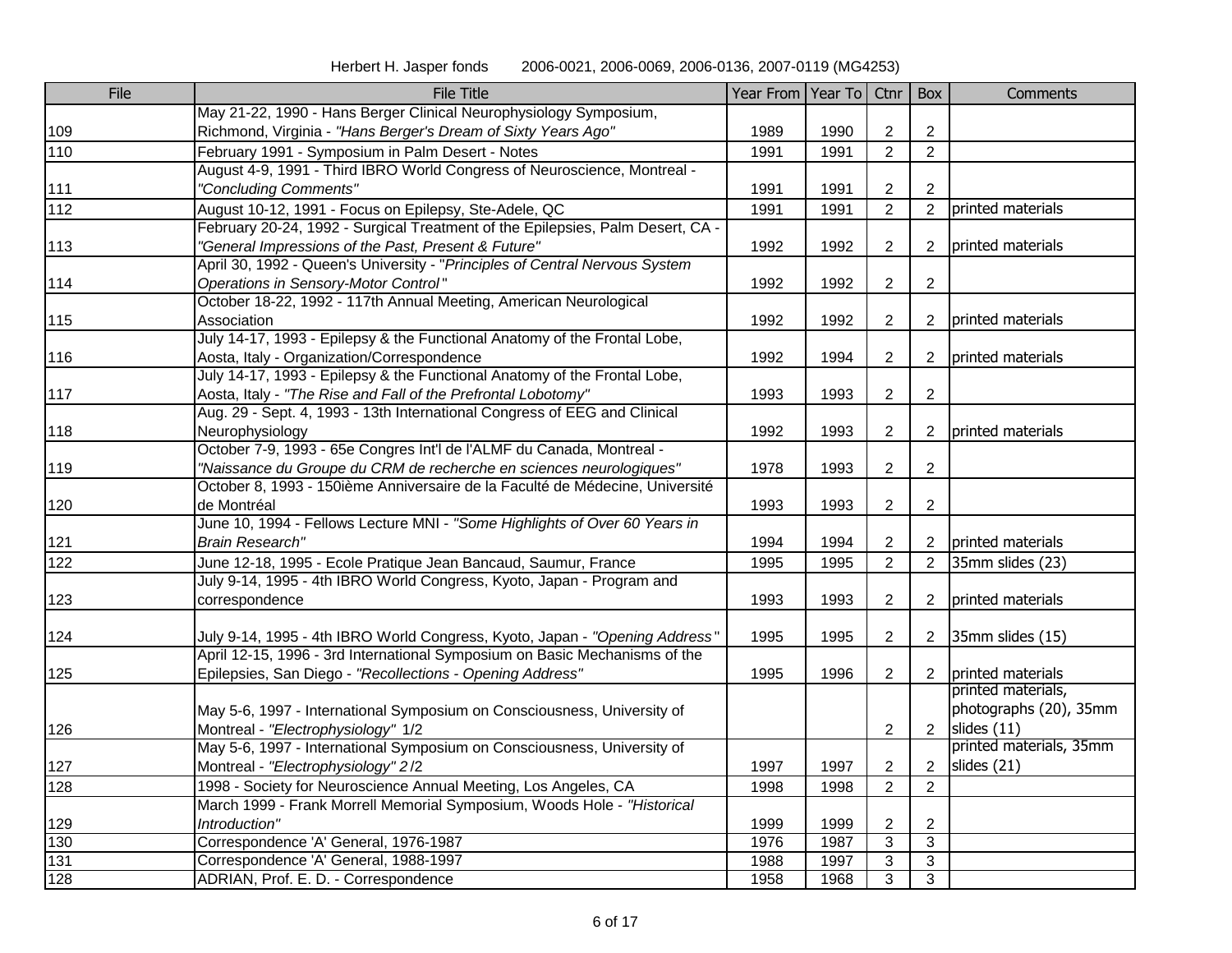|  |  | Herbert H. Jasper fonds |  | 2006-002 |
|--|--|-------------------------|--|----------|
|--|--|-------------------------|--|----------|

21, 2006-0069, 2006-0136, 2007-0119 (MG4253)

| File  | <b>File Title</b>                                                          | Year From   Year To |       | Ctnr           | Box            | Comments                   |
|-------|----------------------------------------------------------------------------|---------------------|-------|----------------|----------------|----------------------------|
| 133   | Correspondence 'B' General, 1969-1987                                      | 1969                | 1987  | 3              | 3              | printed materials          |
| 134   | Correspondence 'B' General, 1988-1996                                      | 1988                | 1996  | 3              | 3              |                            |
| 135   | BABBIT, Dr. J.D. / NRC - Correspondence                                    | 1966                | 1966  | 3              | 3              |                            |
| 136   | BISHOP, George - Correspondence                                            | 1956                | 1974  | 3              | 3              | printed materials          |
|       | BOIS, Dr. Pierre, Doyen - Correspondence since Dr. Jasper's appointment as |                     |       |                |                |                            |
| 137   | <b>Acting Director Aug/71</b>                                              | 1971                | 1981  | 3              | 3              |                            |
| 138   | BREMER, Prof. F. - Correspondence                                          | 1956                | 1979  | 3              | 3              |                            |
| 139   | Correspondence 'C' General, 1968-1987                                      | 1968                | 1987  | 3              | 3              | printed materials          |
| 140   | Correspondence 'C' General, 1988-1997                                      | 1988                | 1997  | 3              | 3              |                            |
| 141   | Chinese Delegation, October 15-24, 1974                                    | 1974                | 1974  | $\mathbf{3}$   | $\mathbf{3}$   |                            |
| 142   | CORDEAU, Dr. Jean-Pierre - Correspondence                                  | 1965                | 1974  | $\mathbf{3}$   | $\overline{3}$ |                            |
| 143   | Correspondence 'D' General, 1975-1999                                      | 1975                | 1999  | $\overline{3}$ | 3              | printed materials          |
| 144   | DIAMOND, Jack - Correspondence                                             | 1993                | 1994  | 3              | 3              |                            |
| 145   | Correspondence 'E' General, 1976-1997                                      | 1976                | 1997  | 3              | 3              |                            |
| 146   | ECCLES, Prof. J. C. - Correspondence                                       | 1957                | 1972  | 3              | $\mathbf{3}$   |                            |
| $147$ | Correspondence - Family/Personal                                           | 1983?               | 1994? | 3              | 3              | printed materials          |
| 148   | Correspondence 'F' General, 1975-1987                                      | 1975                | 1987  | 3              | 3              | printed materials          |
| 149   | Correspondence 'F' General, 1987-1996                                      | 1987                | 1996  | 3              | 3              |                            |
| 150   | Correspondence 'G' General, 1974-1987                                      | 1974                | 1987  | 3              | $\mathbf{3}$   |                            |
| 151   | Correspondence 'G' General, 1988-1998                                      | 1988                | 1998  | 3              | 3              |                            |
| 152   | GASTAUT, Dr. Henri - Correspondence                                        | 1974                | 1975  | 3              | 3              |                            |
| 153   | GRAYBIEL, Ann - Correspondence                                             | 1995                | 1995  | 3              | 3              |                            |
| 154   | Correspondence 'H' General, 1973-1987                                      | 1973                | 1987  | $\mathbf{3}$   | $\overline{3}$ |                            |
| 155   | Correspondence 'H' General, 1988-1996                                      | 1988                | 1996  | $\mathbf{3}$   | 3              | printed materials          |
| 156   | Correspondence 'l' General, 1973-1996                                      | 1976                | 1996  | 3              | 3              |                            |
| 157   | Correspondence 'J' General, 1998-1976                                      | 1998                | 1976  | 3              | 3              |                            |
| 158   | JABBUR, Suhayl - Correspondence                                            | 1985                | 1989  | 3              | 3              | printed materials          |
|       |                                                                            |                     |       |                |                |                            |
| 159   | Correspondence 'K' General, 1970-1987                                      | 1970                | 1987  | 3              | 3              | photograph (1 - colleague) |
|       |                                                                            |                     |       |                |                | printed materials,         |
|       |                                                                            |                     |       |                |                | photograph (1 - group      |
| 160   | Correspondence 'K' General, 1988-1998                                      | 1988                | 1998  | 3              | 3              | portrait)                  |
| 161   | KOYAMA, Dr. Ikuko - Correspondence                                         | 1965                | 1986  | 3              | $\overline{3}$ | printed materials          |
| 162   | Correspondence 'L' General, 1970-1987                                      | 1970                | 1987  | 3              | 3              |                            |
|       |                                                                            |                     |       |                |                | photograph (5 -            |
|       |                                                                            |                     |       |                |                | illustrations & figures,   |
| 163   | Correspondence 'L' General, 1990-1997                                      | 1990                | 1997  | 3              |                | 3 portrait of friends)     |
| 164   | LEDUC, Dr. Jean - Correspondence                                           | 1972                | 1986  | 3              | 3              |                            |
| 165   | LINDSLEY, Don - Correspondence                                             | 1987                | 1996  | 3              | 3              |                            |
| 166   | Correspondence 'M' General, 1972-1987                                      | 1972                | 1987  | 3              | $\mathfrak{S}$ |                            |
| 167   | Correspondence 'M' General, 1988-1998                                      | 1988                | 1998  | 3              | $\mathbf{3}$   |                            |
| 168   | MONNIER, Andrée - Correspondence                                           | 1987                | 1993  | $\mathbf{3}$   | 3              | printed materials          |
| 169   | MONNIER, Prof. A.M. - Correspondence                                       | 1938                | 1964  | 3              | 3              | printed materials          |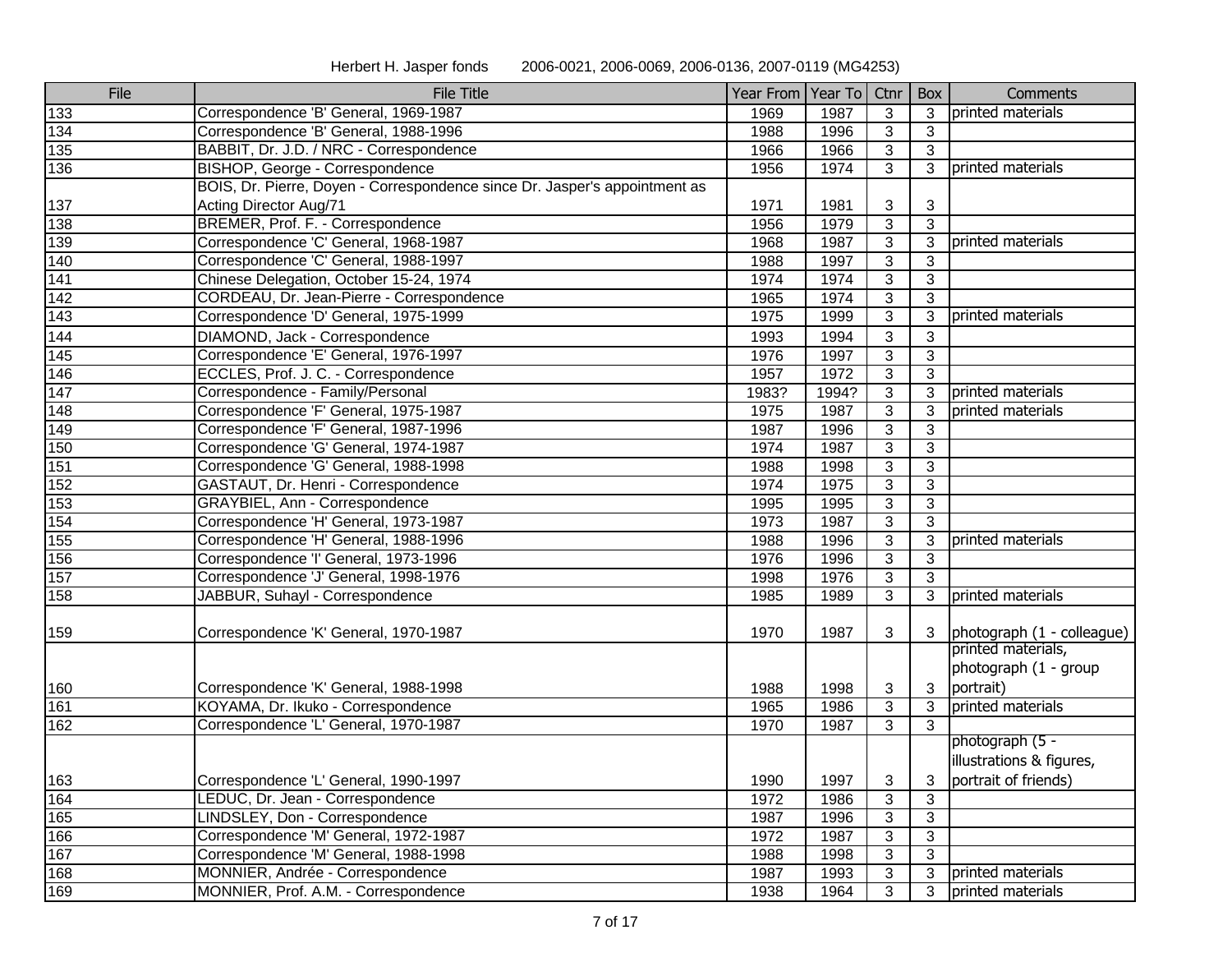| Herbert H. Jasper fonds |  | 2006-0021, 2006-0069, 2006-0136, 2007-0119 (MG4253) |  |  |  |
|-------------------------|--|-----------------------------------------------------|--|--|--|
|-------------------------|--|-----------------------------------------------------|--|--|--|

| File  | <b>File Title</b>                                                  | Year From Year To |      | Ctnr           | Box            | Comments                     |
|-------|--------------------------------------------------------------------|-------------------|------|----------------|----------------|------------------------------|
| 170   | MONNIER, Prof. A.M. - Correspondence                               | 1965              | 1985 | 3              | 3              | printed materials            |
| 171   | MONNIER, Dr. Marcel - Correspondence                               | 1956              | 1965 | $\overline{4}$ | 4              |                              |
| $172$ | MURPHY, Richard A. (Director MNI) - Correspondence                 | 1992              | 1992 | 4              | 4              |                              |
|       |                                                                    |                   |      |                |                | printed materials,           |
|       |                                                                    |                   |      |                |                | photograph (1 - from         |
| 173   | Correspondence 'N' General, 1970-1996                              | 1970              | 1996 | 4              | 4              | colleague)                   |
| 174   | Correspondence 'O' General, 1978-1988                              | 1978              | 1988 | 4              | 4              |                              |
| 175   | O'LEARY, Dr. James L. - Correspondence                             | 1949              | 1974 | 4              | 4              |                              |
| 176   | OTTOSON, Prof. D. / IBRO - Correspondence                          | 1983              | 1989 | 4              | 4              |                              |
| 177   | Correspondence 'P' General, 1967-1987                              | 1967              | 1987 | 4              | 4              |                              |
| 178   | Correspondence 'P' General, 1988-1996                              | 1988              | 1996 | $\overline{4}$ | 4              |                              |
| 179   | PENFIELD, Dr. W. - Correspondence                                  | 1948              | 1952 | $\overline{4}$ | 4              |                              |
| 180   | PENFIELD, Dr. W. - Correspondence                                  | 1953              | 1983 | $\overline{4}$ | 4              | printed materials            |
| 181   | Personal Correspondence to Penfields                               | 1944              | 1946 | $\overline{4}$ | $\overline{4}$ | postcards                    |
| 182   | Correspondence 'Q' General, 1979-1980                              | 1979              | 1980 | $\overline{4}$ | $\overline{4}$ |                              |
| 183   | Correspondence 'R' General, 1971-1978                              | 1971              | 1978 | 4              | 4              |                              |
| 184   | Correspondence 'R' General, 1981-1987                              | 1981              | 1987 | 4              | 4              |                              |
| 185   | Correspondence 'R' General, 1988-1999                              | 1988              | 1999 | 4              | 4              |                              |
| 186   | RASMUSSEN, Dr. T. - Correspondence                                 | 1949              | 1970 | $\overline{4}$ | 4              |                              |
| 187   | RÉMOND, Dr. A. - Correspondence                                    | 1955              | 1970 | $\overline{4}$ | 4              |                              |
| 188   | Correspondence 'S' General, 1965-1982                              | 1965              | 1982 | 4              | 4              |                              |
| 189   | Correspondence 'S' General, 1983-1987                              | 1983              | 1987 | $\overline{4}$ | 4              | printed materials            |
| 190   | Correspondence 'S' General, 1988-1999                              | 1988              | 1999 | $\overline{4}$ | 4              |                              |
| 191   | SCHWAB, Dr. Robert - Correspondence                                | 1955              | 1967 | 4              | 4              |                              |
| 192   | Correspondence 'T' General, 1973-1992                              | 1973              | 1992 | 4              | 4              |                              |
| 193   | Correspondence 'U' General, 1977-1988                              | 1977              | 1988 | $\overline{4}$ | $\overline{4}$ |                              |
| 194   | Université de Montréal - Correspondence                            | 1978              | 1993 | $\overline{4}$ | 4              | photograph (1)               |
| 195   | Correspondence 'V' General, 1971-1994                              | 1971              | 1994 | $\overline{4}$ | 4              |                              |
| 196   | Correspondence 'W' General, 1963-1987                              | 1970              | 1987 | 4              | 4              |                              |
| 197   | Correspondence 'W' General, 1989-1996                              | 1989              | 1996 | 4              | 4              |                              |
| 198   | WARD, Dr. Arthur A. Jr. - Correspondence, 1955-1981                | 1955              | 1981 | 4              | 4              |                              |
| 199   | Correspondence 'X-Y-Z' General, 1977-1983                          | 1977              | 1983 | 4              | 4              |                              |
| 200   | 80th Birthday - Newspaper Clippings                                | 1986              | 1986 | 4              | 4              | printed materials            |
| 201   | Académie Royale de Médecine de Belgique                            | 1991              | 1991 | 4              | 4              |                              |
| 202   | Acadia Institute - F.O. Schmitt                                    | 1985              | 1986 | $\overline{4}$ | 4              |                              |
|       |                                                                    |                   |      |                |                |                              |
|       |                                                                    |                   |      |                |                | photographs (12 - figures,   |
| 203   | Advances in Neurology                                              | 1998              | 1998 | 4              | 4              | illustrations, group photos) |
| 204   | Alan R. Liss Inc. Publishing                                       | 1984              | 1987 | $\overline{4}$ | 4              |                              |
|       |                                                                    |                   |      |                |                | printed materials,           |
| 205   | Albert Einstein World Award of Science 1995                        | 1995              | 1996 | 4              | 4              | photographs (5)              |
| 206   | Albert Einstein World Award of Science - Letters of congratulation | 1995              | 1996 | 4              | 4              | printed materials            |
| 207   | Albert Einstein World Award of Science - Newspaper clippings       | 1995              | 1996 | 4              | 4              | printed materials            |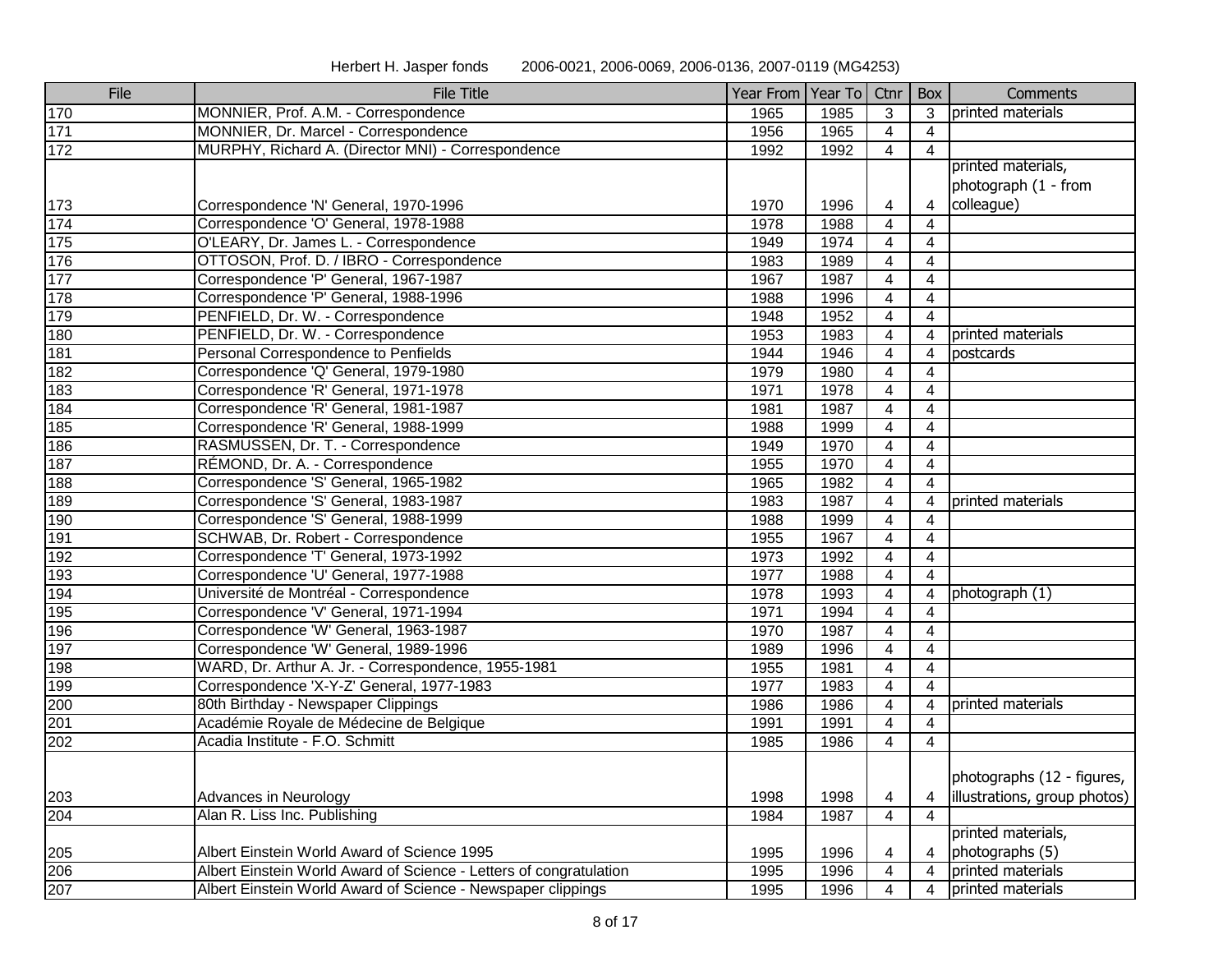| File | <b>File Title</b>                                                    | Year From   Year To |      | Ctnr                    | Box            | Comments                  |
|------|----------------------------------------------------------------------|---------------------|------|-------------------------|----------------|---------------------------|
| 208  | American Academy of Neurology                                        | 1972                | 1996 | 4                       | 4              |                           |
| 209  | American Association for the Advancement of Science                  | 1991                | 1995 | 4                       | $\overline{4}$ | printed materials         |
| 210  | American Association of Electrodiagnostic Medicine                   | 1995                | 1998 | 4                       | 4              |                           |
| 211  | American Board of Electrodiagnostic Medicine                         | 1990                | 1990 | 4                       | 4              |                           |
| 212  | American Electroencephalographic Society                             | 1969                | 1987 | 4                       | 4              | printed materials         |
| 213  | American Epilepsy Society                                            | 1993                | 1998 | 4                       | 4              |                           |
| 214  | American Medical Association                                         | 1980                | 1991 | 4                       | 4              |                           |
| 215  | <b>American Physiological Society</b>                                | 1972                | 1977 | $\overline{\mathbf{4}}$ | 4              |                           |
|      |                                                                      |                     |      |                         |                | photogrpahs (37 - figures |
| 216  | Asilomar - Conditioning - October 1981                               | 1957                | 1981 | 4                       | 4              | & illustrations)          |
| 217  | Behavioural & Brain Sciences                                         | 1982                | 1982 | $\overline{\mathbf{4}}$ | 4              |                           |
| 218  | American Neurological Association - Oral History Transcript, 1992    | 1992                | 1992 | 5                       | 5              |                           |
| 219  | American Philosophical Society - Karl Lashley Award                  | 1982                | 1982 | 5                       | 5              |                           |
| 220  | Biomagnetism                                                         | 1987                | 1987 | 5                       | 5              | printed materials         |
| 221  | <b>British Society for Clinical Neurophysiology</b>                  | 1993                | 1994 | 5                       | 5              | printed materials         |
| 222  | <b>Canadian Association for Neuroscience</b>                         | 1984                | 1984 | $\overline{5}$          | $\overline{5}$ |                           |
| 223  | Canadian Medical Hall of Fame Laureate - London, ON, October 5, 1995 | 1995                | 1995 | 5                       | 5              | printed materials         |
| 224  | The Canadian Neurological Society                                    | 1966                | 1996 | 5                       | 5              | printed materials         |
| 225  | The Canadian Neurosurgical Society                                   | 1966                | 1985 | 5                       | 5              |                           |
| 226  | Canadian Society of Clinical Neurophysiologists                      | 1983                | 1983 | $\overline{5}$          | 5              |                           |
| 227  | Centre d'Étude du Sommeil                                            | 1989                | 1990 | 5                       | 5              |                           |
|      |                                                                      |                     |      |                         |                | printed materials,        |
| 228  | Century Award 1998                                                   | 1990                | 1998 | 5                       | 5              | photographs (2)           |
| 229  | Commemorative Medal - Canada 125th                                   | 1992                | 1992 | 5                       | 5              |                           |
| 230  | Computers                                                            | 1989                | 1995 | 5                       | 5              |                           |
| 231  | Consciousness                                                        | 1990                | 1997 | 5                       | 5              | printed materials         |
| 232  | <b>Current Contents - Citation Classics</b>                          | 1981                | 1981 | $\overline{5}$          | 5              |                           |
| 233  | <b>EEG Journal</b>                                                   | 1961                | 1979 | $\overline{5}$          | $\overline{5}$ |                           |
| 234  | EEG Journal - First Issue / Annual Reports                           | 1949                | 1960 | $\overline{5}$          | 5              | printed materials         |
| 235  | Encyclopaedia Britannica                                             | nd                  | nd   | 5                       | 5              |                           |
| 236  | Epilepsia                                                            | 1992                | 1992 | 5                       | 5              |                           |
| 237  | <b>FNG Starr Award</b>                                               | 1994                | 1994 | 5                       | 5              | printed materials         |
| 238  | F. O. Schmitt Oral History Project                                   | 1987                | 1987 | $\overline{5}$          | 5              |                           |
| 239  | Fonds de la Recherche en Santé du Québec                             | 1986                | 1989 | 5                       | $\overline{5}$ |                           |
| 240  | IBRO 1958-1974 - Reports, meetings                                   | 1958                | 1974 | 5                       | 5              | printed materials         |
| 241  | IBRO 1976-1989 - Correspondence, reports                             | 1976                | 1989 | $\overline{5}$          | 5              |                           |
| 242  | IBRO 1990's - Correspondence, manuscript                             | 1990                | 1993 | $\overline{5}$          |                | 5 photographs (4)         |
| 243  | International Federation of Electroencephalography                   | 1949                | 1974 | 5                       | 5              | photographs(7)            |
| 244  | Interview for Archives of Neurosurgical Society                      | 1991                | 1991 | 5                       | 5              |                           |
| 245  | Interview Transcript - "Petite Histoire de la Médicine au Québec"    | 1989                | 1989 | 5                       | 5              | printed materials         |
| 246  | Japanese Neuroscience Society                                        | 1974                | 1976 | 5                       | 5              |                           |
| 247  | Journal of Neuroscience - Publications Committee                     | 1982                | 1983 | 5                       | $\sqrt{5}$     |                           |
| 248  | Killam Memorial Scholarship                                          | 1980                | 1980 | 5                       | 5              |                           |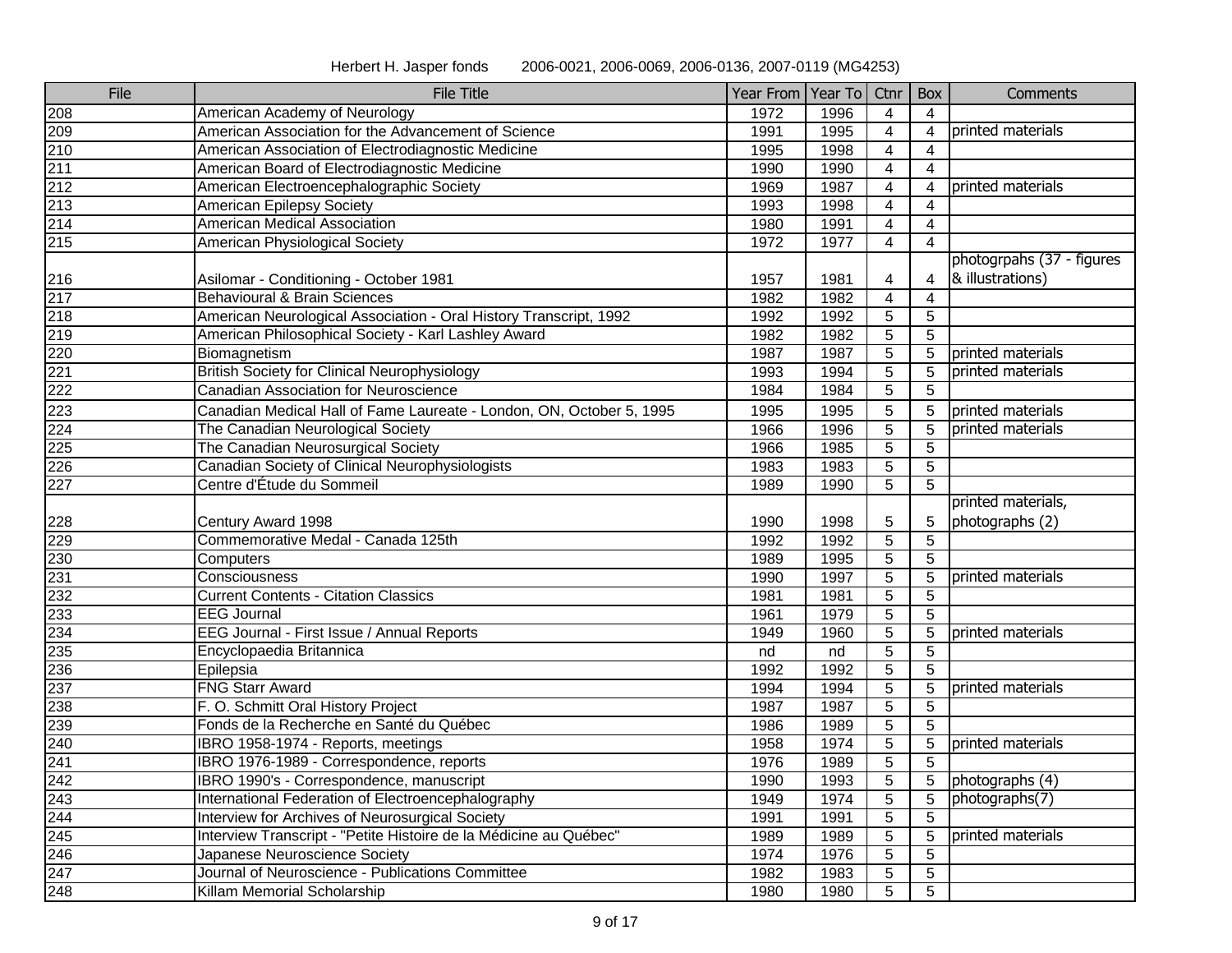| File | File Title                                                                | Year From Year To Ctnr |      |                | Box            | Comments           |
|------|---------------------------------------------------------------------------|------------------------|------|----------------|----------------|--------------------|
| 249  | MacPherson Cemetery                                                       | 1956                   | 1985 | 5              | 5              | printed materials  |
| 250  | <b>McGill Convocation</b>                                                 | 1971                   | 1971 | $\overline{5}$ | 5              |                    |
| 251  | <b>McGill University</b>                                                  | 1966                   | 1983 | 5              | 5              |                    |
| 252  | McGill Graduate Society - 1943A                                           | 1984                   | 1996 | $\overline{5}$ | $\overline{5}$ |                    |
| 253  | Medaille du Merite de l'IRCM                                              | 1992                   | 1992 | $\overline{5}$ | 5              | printed materials  |
| 254  | Medical Research Council / National Institute of Health                   | 1987                   | 1987 | $\overline{5}$ | $\overline{5}$ | printed materials  |
| 255  | Memorial University - Convocation                                         | 1983                   | 1983 | 5              | 5              | contains newsprint |
| 256  | Miliken Family Foundation Award - American Epilepsy Society               | 1994                   | 1995 | $\overline{5}$ | 5              |                    |
| 257  | Montreal Neurological Institute                                           | 1966                   | 1988 | $\overline{5}$ | $\overline{5}$ |                    |
| 258  | Montreal Neurological Institute - 50th Anniversary                        | 1984                   | 1984 | $\overline{5}$ | $\overline{5}$ |                    |
| 259  | National Academy of Sciences                                              | 1972                   | 1973 | $\overline{5}$ | 5              |                    |
| 260  | Neurophysiologia - M. Henri Hécaen (Editor-in-Chief)                      | 1967                   | 1974 | $\overline{5}$ | $\overline{5}$ |                    |
|      |                                                                           |                        |      |                |                | photographs (1 -   |
| 261  | NOVA - Video Series                                                       | 1995                   | 1995 | 5              | 5              | illustration)      |
| 262  | Organization for Economic Cooperation & Development (OECD)                | 1972                   | 1972 | $\overline{5}$ | $\overline{5}$ |                    |
| 263  | Order of Canada                                                           | 1972                   | 1972 | $\overline{5}$ | $\overline{5}$ |                    |
| 264  | Order of Canada - Candidates                                              | 1980                   | 1984 | $\overline{5}$ | $\overline{5}$ |                    |
| 265  | Ordre National du Québec                                                  | 1996                   | 1996 | $\overline{5}$ | 5              | printed materials  |
| 266  | <b>Oxford University Press</b>                                            | 1979                   | 1979 | $\overline{5}$ | $\overline{5}$ |                    |
| 267  | Polish League Against Epilepsy                                            | 1995                   | 1995 | $\overline{5}$ | $\overline{5}$ |                    |
| 268  | Queen's University Convocation - 1979                                     | 1979                   | 1979 | $\overline{5}$ | 5              | printed materials  |
| 269  | <b>Raven Press</b>                                                        | 1991                   | 1998 | $\overline{5}$ | 5              |                    |
| 270  | The Royal College of Physicians and Surgeons of Canada                    | 1964                   | 1973 | 5              | $\overline{5}$ |                    |
|      |                                                                           |                        |      |                |                | printed materials, |
| 271  | Royal Society of Canada                                                   | 1974                   | 1994 | 5              | 5              | photographs (2)    |
| 272  | Royal Society of Medicine                                                 | 1964                   | 1991 | $\overline{5}$ | $\overline{5}$ |                    |
| 273  | Seperatism - Correspondence with Ottawa/Diane Francis                     | 1996                   | 1997 | $\overline{5}$ | $\overline{5}$ | contains newsprint |
| 274  | <b>The Sherrington Society</b>                                            | 1976                   | 1984 | $\overline{5}$ | $\overline{5}$ |                    |
| 275  | Sigma Xi, The Scientific Research Society                                 | 1998                   | 1998 | $\overline{5}$ | $\overline{5}$ |                    |
| 276  | Societies General                                                         | 1976                   | 1985 | $\overline{5}$ | $\overline{5}$ |                    |
| 277  | Society for Neuroscience                                                  | 1982                   | 1996 | $\overline{5}$ | $\overline{5}$ |                    |
| 278  | Society Philomathique de Paris                                            | 1974                   | 1974 | $\overline{5}$ | $\overline{5}$ | printed materials  |
| 279  | William G. Lennox Award, 1969                                             | 1969                   | 1969 | $\overline{5}$ | $\overline{5}$ |                    |
| 280  | Bibliography - List of H. Jasper's Publications 1929-1991                 | 1988                   | 1991 | $\overline{5}$ | $\overline{5}$ |                    |
| 281  | 'The Saga of K.A.C. Elliot and GABA" - MS                                 | 1983                   | 1983 | $\overline{5}$ | 5              |                    |
| 282  | Creativity in Science and the Arts" (Memorial Prof. Selye, 1971) MS       | 1969                   | 1971 | $\overline{5}$ | 5              |                    |
|      |                                                                           |                        |      |                |                |                    |
| 283  | 'Neurophysiological Mechanisms of Learning" - April 1963 - Unpublished MS | 1963                   | 1966 | $\sqrt{5}$     | $\sqrt{5}$     |                    |
| 284  | 'Amino Acid Content of Chronic Undercut Cortex of the Cat" MS             | 1976                   | 1977 | $\overline{5}$ | $\overline{5}$ |                    |
| 285  | 'Neurophysical Mechanisms in Learning" - Jasper & Doane                   | 1968                   | 1968 | $\overline{5}$ | $\overline{5}$ |                    |
|      | 'Analyse par microélectrodes des reponses du cortex sensoriel du chat"    |                        |      |                |                |                    |
| 286  | Jasper, Cho-Lu-Li, Cullen, 1955                                           | 1955                   | 1955 | 5              | 5              | printed materials  |

Herbert H. Jasper fonds 2006-0021, 2006-0069, 2006-0136, 2007-0119 (MG4253)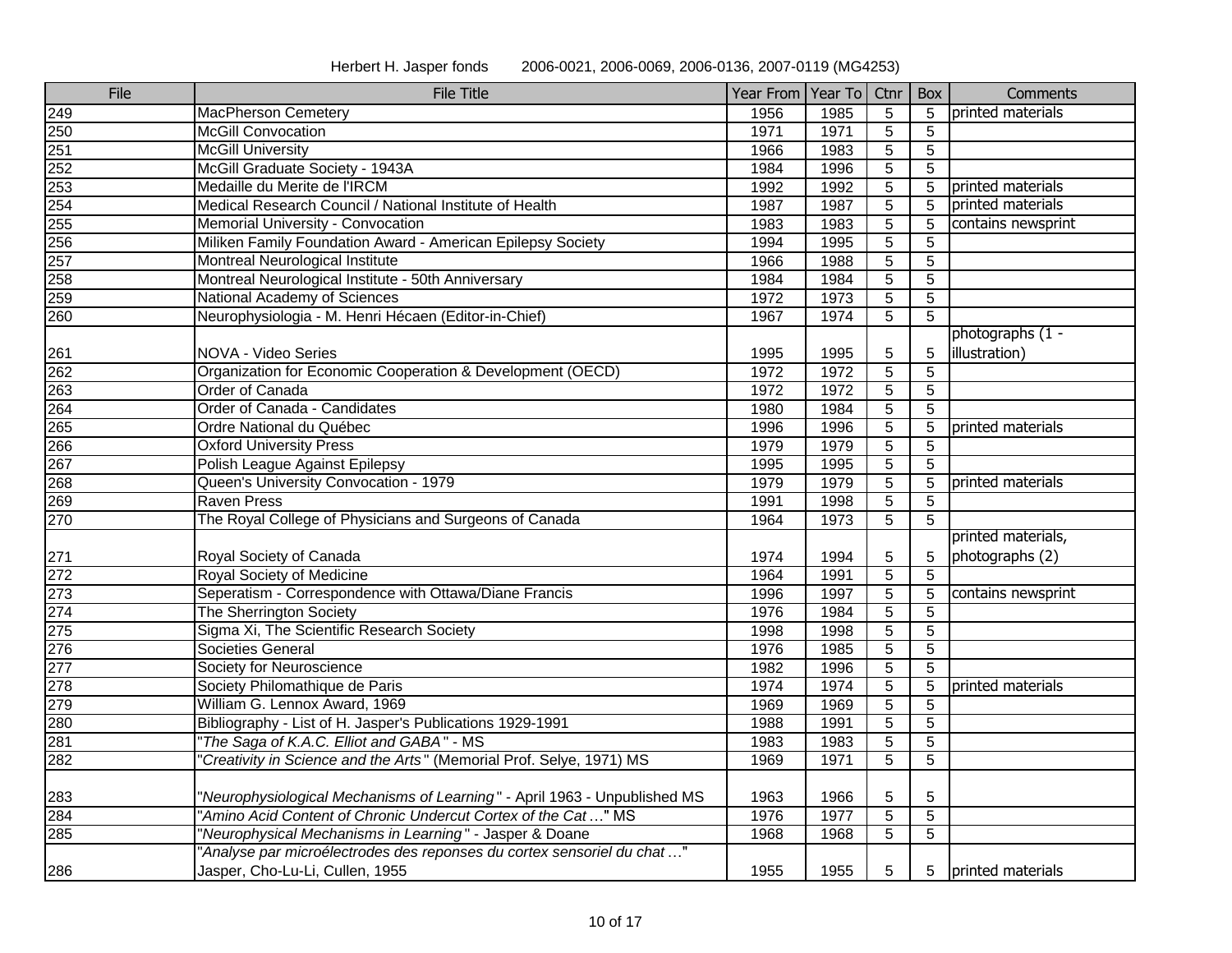| File | File Title                                                                  | Year From   Year To |      | Ctnr           | Box            | Comments                       |
|------|-----------------------------------------------------------------------------|---------------------|------|----------------|----------------|--------------------------------|
|      | Interactions Between Monoamines & Other Transmitters in Cerebral Cortex",   |                     |      |                |                |                                |
| 287  | MS, Reader & Jasper                                                         | nd                  | nd   | 5              | 5              |                                |
|      | 'Amino Acid Content of Chronic Undercut Cortex of the Cat" MS, 1977,        |                     |      |                |                |                                |
| 288  | Koyama & Jasper                                                             | 1977                | 1977 | 5              | 5              |                                |
|      | "Gamma-Amniobutyric Acid Release from Cerebral Cortex" MS, Koyama &         |                     |      |                |                |                                |
| 289  | Jasper                                                                      | nd                  | nd   | 5              | 5              |                                |
| 290  | <b>Nobel Laureate MS - Notes</b>                                            | nd                  | nd   | $\overline{5}$ | $\overline{5}$ |                                |
| 291  | <b>Nobel Laureate MS</b>                                                    | 1981                | 1982 | $\overline{5}$ | $\overline{5}$ |                                |
| 292  | Reflex Epilepsies & Reflex Seizures - Foreward                              | nd                  | nd   | $\overline{5}$ | $\overline{5}$ |                                |
| 293  | The Early Development of Neuroscience in Canada" Research & Notes           | 1984                | 1984 | $\overline{6}$ | $\overline{6}$ | printed materials              |
|      |                                                                             |                     |      |                |                | photographs (13 - scientific   |
| 294  | Neroscience Art                                                             | nd                  | nd   | 6              | 6              | illustrations)                 |
| 295  | Commentary - "Biological Purpose of Sleep " MS                              | nd                  | nd   | 6              | $\overline{6}$ |                                |
| 296  | Old Values in a New World" - Queen's University Convocation Address         | 1979                | 1979 | 6              | 6              |                                |
|      |                                                                             |                     |      |                |                | photographs (1 - scientific    |
| 297  | Consciousness: At the Frontiers of Neuroscience" - MS                       | 1997                | 1997 | $\,6$          | 6              | illustrations)                 |
| 298  | Sensory Information & Conscious Experience  " MS                            | 1997                | 1997 | 6              | $6\phantom{1}$ |                                |
|      |                                                                             |                     |      |                |                | photographs (23 - scientific   |
| 299  | Illustrations - Cat Diencephalon                                            | nd                  | nd   | 6              | 6              | illustrations)                 |
|      |                                                                             |                     |      |                |                |                                |
|      |                                                                             |                     |      |                |                | photographs (21 - scientific   |
|      |                                                                             |                     |      |                |                | illustrations/photos of        |
|      |                                                                             |                     |      |                |                | colleagues), 35mm slides       |
|      |                                                                             |                     |      |                |                | $(3)$ , negative $(1)$ , glass |
| 300  | Sarrazin Lecture - "Neuroscience Art"                                       | 1980                | 1981 | 6              | 6              | slide $(1)$                    |
| 301  | 'Laminar Microelectrode Analysis of Unspecific Recruiting" MS               | nd                  | nd   | 6              | $6\phantom{1}$ |                                |
| 302  | "Role of Cerebral Cortex in Tremor Mechanisms"                              | nd                  | nd   | $\overline{6}$ | $\overline{6}$ |                                |
| 303  | The Challenge of Brain Research" - Canadians for Health Research            | 1981                | 1982 | $\,6$          | 6              |                                |
| 304  | Evolving Concepts of Sleep Cycle Generation - Commentary"                   | 1985                | 1985 | $\,6$          | 6              |                                |
|      | Functional Interactions between Monoamines & Other Transmitters in Cerebral |                     |      |                |                |                                |
| 305  | Cortex" MS, Reader & Jasper, Jan. 1978                                      | 1978                | 1978 | 6              | 6              |                                |
|      |                                                                             |                     |      |                |                |                                |
| 306  | 'Molecular Controls and Communication in Cerebral Cortex" - MS, July 1986   | 1986                | 1987 | 6              | 6              |                                |
|      |                                                                             |                     |      |                |                | photographs (64 - scientific   |
| 307  | <b>ACH Release - Garcia/Flores</b>                                          | 1966                | 1966 | 6              | 6              | illustrations)                 |
| 308  | <b>Bremer</b> - Tribute                                                     | 1979                | 1985 | $\overline{6}$ | $\overline{6}$ |                                |
|      |                                                                             |                     |      |                |                | photographs (72 - scientific   |
| 309  | Conditioning - Various illustrations & slides                               | nd                  | nd   | $\,6$          | 6              | illustrations)                 |
| 310  | 'Neurophysiological Mechanisms of Learning" - Unpublished MS                | nd                  | nd   | 6              | 6              |                                |
|      |                                                                             |                     |      |                |                |                                |
|      |                                                                             |                     |      |                |                | photogrpahs (4 - scientific    |
| 311  | Figures & Illustrations - Koyama & Jasper                                   | nd                  | nd   | 6              | 6              | illustrations), x-rays (6)     |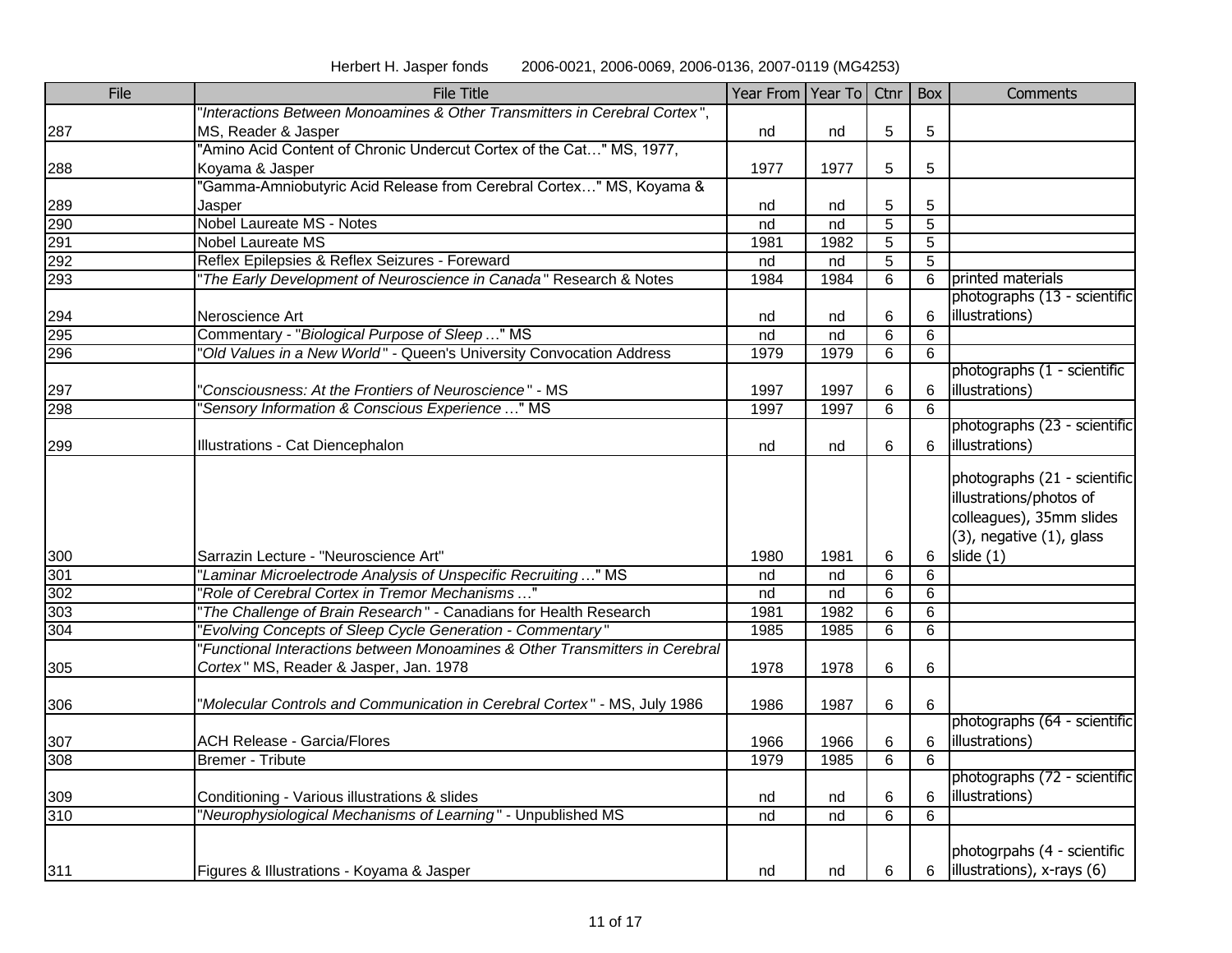| File | File Title                                                                    | Year From   Year To |      | Ctnr           | Box            | <b>Comments</b>              |
|------|-------------------------------------------------------------------------------|---------------------|------|----------------|----------------|------------------------------|
|      | 'Amino Acids Released from Cerebral Cortex in Relation to its State of        |                     |      |                |                |                              |
| 312  | Activation" - Unpublished MS                                                  | nd                  | nd   | 6              | 6              |                              |
| 313  | Monoamines - Reader & Jasper - MS (incomplete)                                | 1983                | 1983 | 6              | 6              |                              |
|      |                                                                               |                     |      |                |                | photographs (16 - scientific |
| 314  | 'Rate of Release of Amino Acids from Cerebral Cortex"                         | 1964                | 1965 | 6              | 6              | illustrations)               |
|      | Topographical Distribution of the Diffuse Thalamo-Cortical Projection System" |                     |      |                |                | photographs (35 - scientific |
| 315  | 1952, Unpublished Manuscript & Data                                           | 1951                | 1952 | 6              | 6              | illustrations)               |
| 316  | Reflections on the Founding of IBRO, 1983                                     | 1983                | 1983 | 6              | 6              |                              |
| 317  | 'Chemistry of Consciousness" - Unpublished MS                                 | nd                  | nd   | 6              | 6              |                              |
| 318  | Nursing at the MNI - Goldie & Roach                                           | nd                  | nd   | 6              | 6              |                              |
| 319  | Monnier MS - July 30, 1987 - "Changing Patterns of Brain Research"            | nd                  | nd   | 6              | 6              |                              |
| 320  | B.Sc. Thesis, Reed College, 1927                                              | 1927                | 1927 | 6              | 6              |                              |
| 321  | M.A. Thesis, University of Oregon, 1929                                       | 1929                | 1929 | 6              | 6              |                              |
| 322  | 'Epilepsy and the Reticular Formation - Foreward", Fromm & Faingold           | 1984                | 1984 | 6              | 6              |                              |
|      |                                                                               |                     |      |                |                |                              |
| 323  | 'Centrencephalic & Cortico-reticular Seizures", Guest Editorial - EEG Journal | nd                  | nd   | 6              | 6              |                              |
| 324  | Generalized Epilepsy - Chapter 1 - Historical Introduction                    | 1989                | 1989 | 6              | 6              |                              |
| 325  | <b>Bremer Tribute - EEG Journal</b>                                           | 1982                | 1982 | 6              | 6              | printed materials            |
|      |                                                                               |                     |      |                |                | photographs (90 - scientific |
| 326  | Stereotaxic Units - Illustrations                                             | nd                  | nd   | 6              | 6              | illustrations)               |
| 327  | Toast to Class of 43A - 1998                                                  | 1998                | 1998 | 6              | 6              |                              |
|      |                                                                               |                     |      |                |                | photographs (39 - scientific |
| 328  | <b>Unit CR Illustrations</b>                                                  | nd                  | nd   | 6              | 6              | illustrations)               |
| 329  | <b>Army Medical Research</b>                                                  | 1944                | 1947 | 6              | 6              |                              |
| 330  | Acceleration - Original Manuscripts (Army Medical Research)                   | 1942                | 1942 | 6              | 6              | printed materials            |
| 331  | Experiment Protocol - Jasper/Koyama 1966-1967                                 | 1966                | 1967 | 6              | 6              |                              |
|      | Experiments of Chamber for Profusion on the Surface of the Cortex, Notes -    |                     |      |                |                |                              |
| 332  | 1966-1969                                                                     | 1966                | 1969 | 6              | 6              |                              |
| 333  | Human Microelectrode Studies, Notes 1967-1968                                 | 1967                | 1968 | $\overline{7}$ | $\overline{7}$ |                              |
| 334  | Cooling - Experiment Notes, 1968                                              | 1968                | 1968 | $\overline{7}$ | $\overline{7}$ |                              |
| 335  | <b>Research Notes</b>                                                         | nd                  | nd   | $\overline{7}$ | $\overline{7}$ |                              |
|      |                                                                               |                     |      |                |                |                              |
| 336  | Publications - Dr. H. Jasper - Medical Research Council of Canada 1967-1972   | 1967                | 1972 | 7              | $\overline{7}$ |                              |
| 337  | Collected Reprints - Volume I, 1929-1939                                      | 1929                | 1939 | $\overline{7}$ | $\overline{7}$ | printed materials            |
| 338  | Collected Reprints - Volume II, 1940-1948                                     | 1940                | 1948 | $\overline{7}$ | $\overline{7}$ | printed materials            |
| 339  | Collected Reprints - Volume III, 1949-1958                                    | 1949                | 1958 | $\overline{7}$ |                | 7 printed materials          |
| 340  | Collected Reprints - Volume IV, 1958-1977                                     | 1958                | 1977 | $\overline{7}$ |                | 7 printed materials          |
| 341  | Reprints of Jasper's publications, 1979-1995                                  | 1979                | 1995 | $\overline{7}$ | $\overline{7}$ | printed materials            |
| 342  | Learning Seminar - Res. Plans                                                 | 1969                | 1969 | 8              | 8              |                              |
|      |                                                                               |                     |      |                |                |                              |
| 343  | PHY 602 - 1973 Anatomie, physiologie et chimie physiol. du système nerveux    | 1973                | 1973 | 8              | 8              |                              |
| 344  | ANA PHY 172L (Ecole de Readaptation) 1973                                     | 1973                | 1973 | 8              | 8              |                              |
| 345  | ANA-C-172L Feb. 7-Mar. 21, 1974                                               | 1974                | 1975 | 8              | 8              |                              |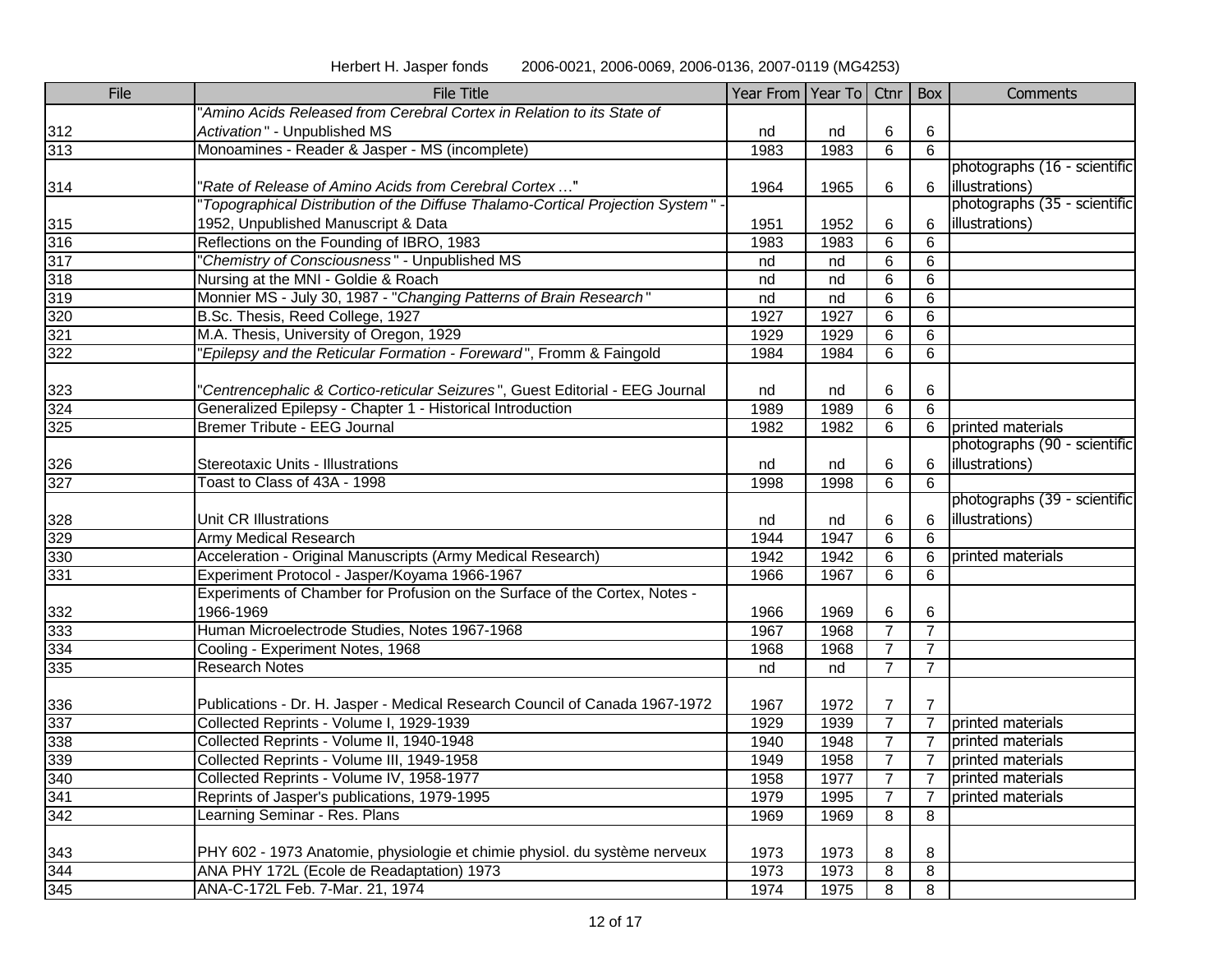| File                                                               | <b>File Title</b>                                                          | Year From   Year To |      | Ctnr           | Box              | Comments                     |
|--------------------------------------------------------------------|----------------------------------------------------------------------------|---------------------|------|----------------|------------------|------------------------------|
| 346                                                                | Seminaires des Groupes VII et VIII - Med. II 1966, Lecture Dr. Jasper      | 1966                | 1966 | 8              | 8                |                              |
| 347                                                                | Anatomie et physiologie du système nerveux 1965-1974, Teaching             | 1965                | 1974 | 8              | 8                |                              |
| 348                                                                | Graduate Students & Post-Doctoral Fellows 1933-1976                        | nd                  | nd   | 8              | 8                |                              |
| 349                                                                | Lecture on Pain - School of Nurses, April 16, 1974                         | 1974                | 1974 | 8              | 8                |                              |
| 350                                                                | PHY 609 - Régulation du sommeil et de l'éveil, February 7, 1973            | 1973                | 1973 | 8              | 8                |                              |
| 351                                                                | Techniques pour mesurer la libération des transmetteurs                    | 1972                | 1972 | $\overline{8}$ | $\overline{8}$   |                              |
|                                                                    |                                                                            |                     |      |                |                  | photographs (14 - scientific |
|                                                                    | Seminar - Sensory and Integrative Functions of Efferent Systems            | 1974                | 1974 | 8              | 8                | illustrations)               |
| 352<br>353                                                         | PHY 609 Lecture - Transmitters - Régulation du sommeil et de l'éveil       | 1973                | 1973 | 8              | 8                |                              |
| 354                                                                | Seminars - Reticular System                                                | 1966                | 1975 | 8              | 8                |                              |
| 355                                                                | List of awards & medals (prepared by Mary-Lou Jasper)                      | 2006                | 2006 | 8              | 8                |                              |
|                                                                    | Signature Book - Sept. 14-16, 1970 - Mont Tremblant symposium in honour of |                     |      |                |                  |                              |
| 356                                                                | H.H. Jasper                                                                | 1970                | 1970 | 8              | 8                |                              |
| 357                                                                | The Griffin Yearbook, Reed College, 1927 - Portland, OR                    | 1927                | 1927 | 8              | 8                |                              |
|                                                                    |                                                                            |                     |      |                |                  |                              |
| 358                                                                | D. Sc. Degree, Queen's University - May 26, 1979 (and convocation program) | 1979                | 1979 | 8              | 8                |                              |
|                                                                    | Ph. D. Degree - University of Iowa, 1931                                   | 1931                | 1931 | 8              | 8                |                              |
|                                                                    | B.A. Diploma - Reed College, 1927                                          | 1927                | 1927 | 8              | 8                |                              |
| 359<br>360<br>361<br>362<br>363<br>363<br>364<br>365               | Memorabilia - Watercolours                                                 | nd                  | nd   | 8              | 8                |                              |
|                                                                    | Biographical Notes - Jasper                                                | 1972                | 1986 | 8              | 8                |                              |
|                                                                    | Jasper - Biographical Information, Directory Listings                      | 1964                | 1981 | 8              | 8                |                              |
|                                                                    | Jasper - Curriculum Vitae                                                  | $\gamma$            | 1982 | 8              | 8                |                              |
|                                                                    | Herbert Jasper Curriculum Vitae, 1994                                      | 1994                | 1994 | 8              | 8                |                              |
|                                                                    | Herbert Jasper Curriculum Vitae, 1996                                      | 1996                | 1996 | 8              | 8                |                              |
| 366<br>367<br>368<br>369<br>370<br>371<br>372<br>373<br>374<br>375 | Poems by Frank Jasper (H. Jasper's father)                                 | nd                  | nd   | 8              | 8                |                              |
|                                                                    | The Jasper Farm - certificate & article                                    | nd                  | nd   | 8              | 8                |                              |
|                                                                    | Jasper Family - Genealogical Information                                   | 1977                | 1982 | 8              | 8                |                              |
|                                                                    | Scrapbook - Photocopy of PA                                                | 1964                | 1975 | 8              | 8                |                              |
|                                                                    | Notebook - Moscow Symposium, 1958                                          | 1958                | 1958 | 8              | 8                |                              |
|                                                                    | Travel Report - Russia, 1958                                               | 1958                | 1958 | 8              | 8                |                              |
|                                                                    | Travel Diary - Russia, 1958                                                | 1958                | 1958 | 8              | 8                |                              |
|                                                                    | Travel Diary - California, 1954 (Margaret Jasper)                          | 1954                | 1954 | 8              | 8                |                              |
|                                                                    | Travel Diary - England, 1974 (Margaret Jasper)                             | 1974                | 1974 | 8              | 8                |                              |
| 376                                                                | Travel Diary - England, 1949 (Margaret Jasper)                             | 1949                | 1949 | 8              | 8                |                              |
| 377                                                                | Travel Diary - France, 1961 (Margaret Jasper)                              | 1961                | 1961 | 8              | 8                |                              |
| 378                                                                | Travel Diary - France/Italy, 1964 (Margaret Jasper)                        | 1964                | 1964 | 8              | $\,8\,$          |                              |
| 379<br>380                                                         | Travel Diary - India, 1965 (Margaret Jasper)                               | 1965                | 1965 | $\overline{8}$ | $\overline{8}$   |                              |
|                                                                    | Travel Diary - Maritimes, 1978 (Margaret Jasper)                           | 1978                | 1978 | 8              | 8                |                              |
| 381                                                                | Travel Diary - England/France, 1978 (Margaret Jasper)                      | 1978                | 1978 | 8              | 8                |                              |
| 382                                                                | Travel Diary - England/France, 1971-73 (Margaret Jasper)                   | 1971                | 1973 | 8              | 8                |                              |
| 383                                                                | List of degrees, scrolls & plaques (compiled by Mary-Lou Jasper)           | 2006                | 2006 | 8              | 8                |                              |
| 384                                                                | Army/Discharge Papers                                                      | 1943                | 1946 | 9              | $\boldsymbol{9}$ |                              |
| 385                                                                | Birth Certificate - Herbert H. Jasper                                      | 1940                | 1940 | 9              | $9\,$            |                              |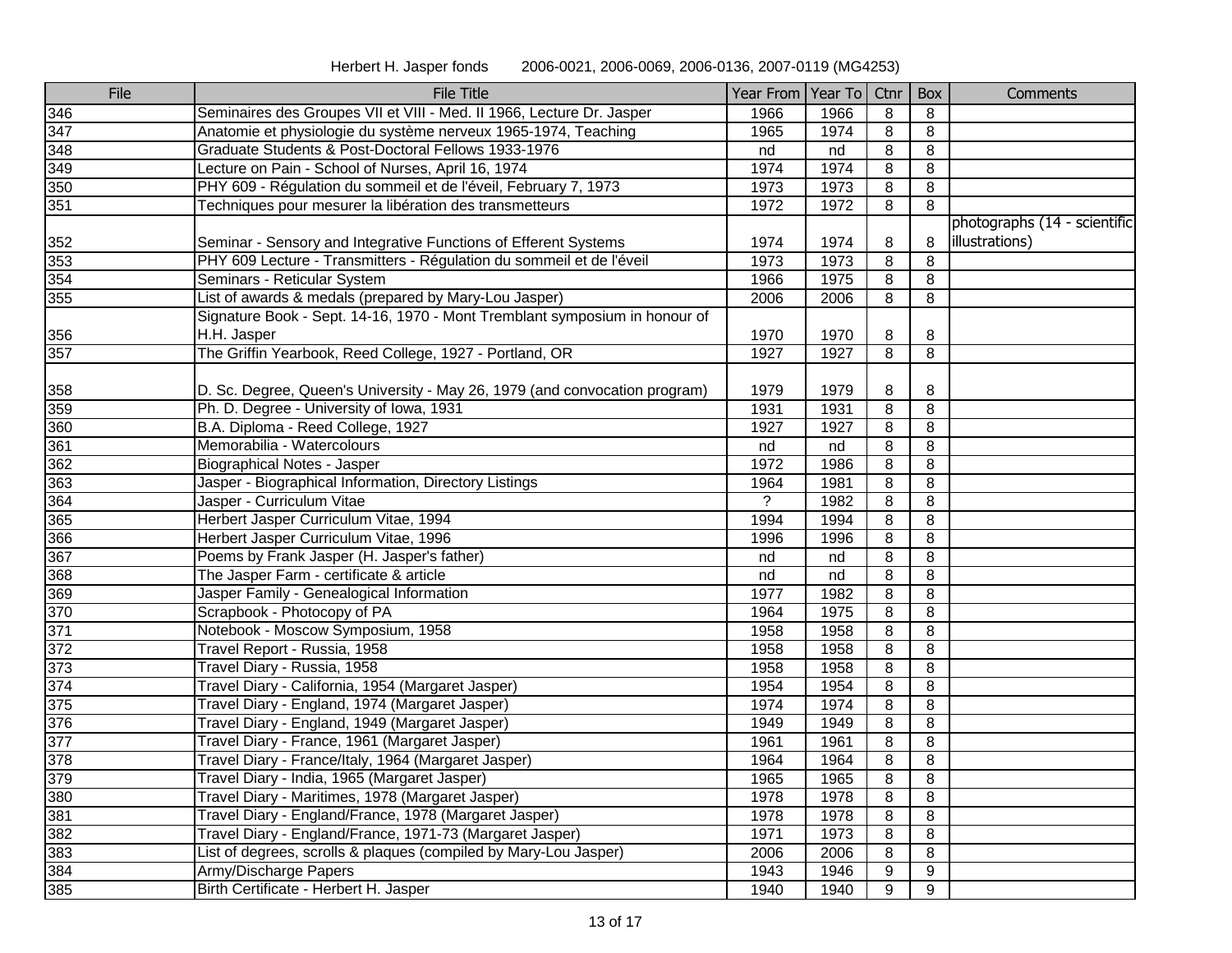| File            | <b>File Title</b>                                                              | Year From Year To Ctnr |      |                | Box              | Comments |
|-----------------|--------------------------------------------------------------------------------|------------------------|------|----------------|------------------|----------|
| 386             | American Foreign Service ID                                                    | 1941                   | 1941 | 9              | 9                |          |
| 387             | Certificate of loss of US Nationality                                          | 1952                   | 1952 | 9              | 9                |          |
| 388             | Marriage Certificate to Margaret Goldie                                        | 1940                   | 1940 | 9              | 9                |          |
| 389             | Lease for 4501 Sherbrooke W., Westmount                                        | 1974                   | 1984 | 9              | 9                |          |
| 390             | Sale of 804 Lansdowne, Westmount                                               | 1975                   | 1975 | 9              | 9                |          |
| 391             | Purchase of 804 Lansdowne, Westmount                                           | 1950                   | 1962 | 9              | 9                |          |
| 392             | Passports - Herbert H. Jasper                                                  | 1952                   | 1992 | 9              | 9                |          |
| 393             | Canadian citizenship documentation                                             | 1951                   | 1951 | 9              | 9                |          |
| 394             | Memorabilia - Misc. newspaper clippings                                        | 1944                   | 1996 | 9              | 9                |          |
| 395             | Scrapbook - Third IBRO World Congress of Neuroscience                          | 1991                   | 1991 | 9              | 9                |          |
| 396             | Death Certificate & Will - Margaret Jasper                                     | 1981                   | 1983 | 9              | 9                |          |
| 397             | Family Jasper Kendall                                                          | 1984                   | 1984 | 9              | 9                |          |
| 398             | Justine Sergent                                                                | 1987                   | 1995 | 9              | $\boldsymbol{9}$ |          |
| 399             | Lasker Award                                                                   | 1993                   | 1997 | 9              | 9                |          |
| 400             | Autobiography - Herbert Jasper                                                 | 1994                   | 1996 | 9              | 9                |          |
| 401             | Autobiography - Revised Jan. 23, 1996                                          | 1996                   | 1996 | 9              | 9                |          |
| 402             | Obituaries - Herbert Jasper                                                    | 1999                   | 1999 | 9              | 9                |          |
|                 | Nov. 19-20, 1993 - Epilepsy in the Decade of the Brain, Albuquerque, NM -      |                        |      |                |                  |          |
| 403             | 'Earl Walker's contributions to my career in epilepsy research"                | 1993                   | 1993 | 9              | 9                |          |
| 404             | Cold Spring Harbor Symposia                                                    | 1936                   | 1936 | 9              | 9                |          |
| 405             | <b>Willamette University</b>                                                   | 1987                   | 1987 | 9              | 9                |          |
|                 | Nov. 6-12, 1993 - Society for Neuroscience 23rd Annual Meeting, Washington     |                        |      |                |                  |          |
| 406             | DC                                                                             | 1993                   | 1996 | 9              | 9                |          |
|                 |                                                                                |                        |      |                |                  |          |
| 407             | August 17-22, 1953 - 3rd Int'l Congress of EEG and Clinical Neurophysiology    | 1953                   | 1953 | 9              | 9                |          |
| 408             | Pightle Records (Country House) Purchase                                       | 1910                   | 1978 | 9              | 9                |          |
| 409             | Pightle Records (Country House) - Renovation & Sale                            | 1959                   | 1981 | 9              | 9                |          |
| 410             | <b>Note Cards</b>                                                              | nd                     | nd   | $\overline{9}$ | $\overline{9}$   |          |
| 411             | $W$ ills                                                                       | 1968                   | 1993 | 9              | 9                |          |
| 412             | Constance Cleaver, marriage and divorce documents                              | 1929                   | 1937 | 9              | 9                |          |
| 413             | memorabilia                                                                    | 1931                   | 1996 | 9              | 9                |          |
| 2007-0119.03.01 | American Medical Association - membership certificate                          | 1991                   | 1991 |                |                  |          |
| 2007-0119.03.02 | American Electroencephalographic Society - certificate of qualification        | 1949                   | 1949 |                |                  |          |
|                 | Canadian Society of Clinical Neurophysiologists - honorary membership          |                        |      |                |                  |          |
| 2007-0119.03.03 | certificate                                                                    | 1996                   | 1996 |                |                  |          |
| 2007-0119.03.04 | Quebec Medical Association - Fifty years of practice                           | nd                     | nd   |                |                  |          |
|                 | Western Electroencephalography Society - outstanding contributions in field of |                        |      |                |                  |          |
| 2007-0119.03.05 | neuroscience                                                                   | 1982                   | 1982 |                |                  |          |
| 2007-0119.03.06 | Western Electroencephalography Society - contributions in field of EEG         | 1982                   | 1982 |                |                  |          |
| 2007-0119.03.07 | Fredereck Newton Gisborne Starr Award - certificate                            | 1994                   | 1994 |                |                  |          |
| 2007-0119.03.08 | The Marquis Who's Who - certificate of biographical record                     | 1995                   | 1995 |                |                  |          |
| 2007-0119.03.09 | Canadian Neurological Society - honorary membership certificate                | 1996                   | 1996 |                |                  |          |
| 2007-0119.03.10 | Royal Victoria Hospital, Quarter Century Club                                  | 1986                   | 1986 |                |                  |          |

Herbert H. Jasper fonds 2006-0021, 2006-0069, 2006-0136, 2007-0119 (MG4253)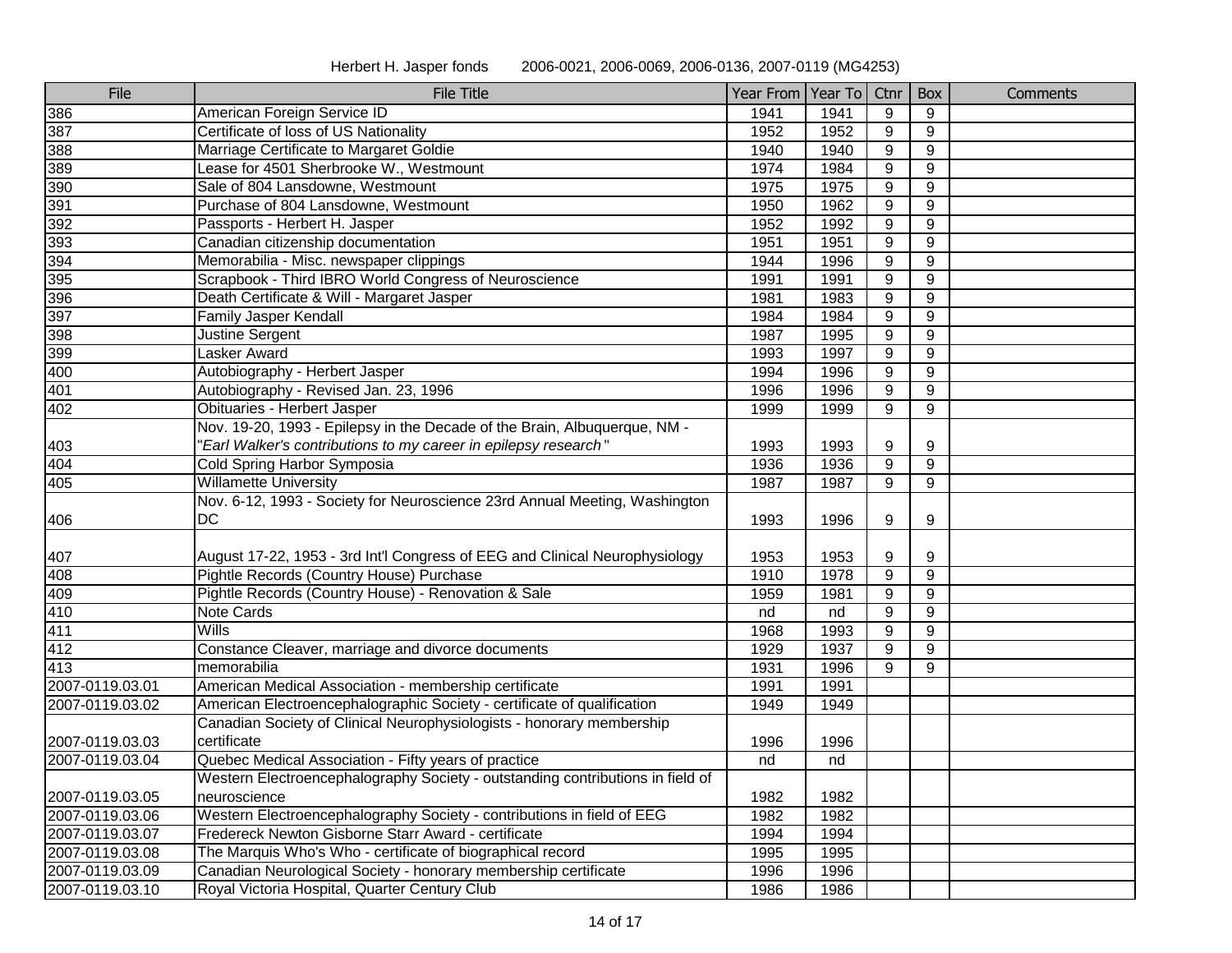| Herbert H. Jasper fonds | 2006-0021, 2006-0069, 2006-0136, 2007-0119 (MG4253) |  |
|-------------------------|-----------------------------------------------------|--|
|-------------------------|-----------------------------------------------------|--|

| File            | <b>File Title</b>                                                                 | Year From Year To Ctnr |      | Box | Comments |
|-----------------|-----------------------------------------------------------------------------------|------------------------|------|-----|----------|
| 2007-0119.03.11 | Society of Sigma Xi, Iowa                                                         | 1931                   | 1931 |     |          |
| 2007-0119.03.12 | American Medical Association - membership certificate                             | 1987                   | 1987 |     |          |
| 2007-0119.03.13 | American Philosophical Society - The Karl Spencer Lashley Award                   | 1982                   | 1982 |     |          |
| 2007-0119.03.14 | McGill University - MD degree                                                     | 1943                   | 1943 |     |          |
| 2007-0119.03.15 | Article from La Presse re: Einstein Award, display copy on metal sheet            | 1996                   | 1996 |     |          |
|                 | Medical College of Georgia Epilepsy Center - Recognition as distinguished         |                        |      |     |          |
| 2007-0119.03.16 | lecturer                                                                          | 1985                   | 1985 |     |          |
|                 | American Electroencephalographic Society - certificate in recognition of          |                        |      |     |          |
| 2007-0119.03.17 | outstanding scientific achievements                                               | 1986                   | 1986 |     |          |
| 2007-0119.03.18 | American Electroencephalographic Society - charter member certificate             | 1946                   | 1946 |     |          |
|                 |                                                                                   |                        |      |     |          |
| 2007-0119.03.19 | American Electroencephalographic Society - honorary membership certificate        | 1971                   | 1971 |     |          |
| 2007-0119.03.20 | American Electroencephalographic Society - honorary fellow certificate            | 1982                   | 1982 |     |          |
| 2007-0119.03.21 | Royal Society of Canada - certificate of membership                               | 1964                   | 1964 |     |          |
|                 | American Epilepsy Society & Milken Family Medical Foundation - Research           |                        |      |     |          |
| 2007-0119.03.22 | Award                                                                             | 1993                   | 1993 |     |          |
| 2007-0119.03.23 | Quebec College of Doctors and Surgeons - membership certificate                   | 1964                   | 1964 |     |          |
| 2007-0119.03.24 | McGill University - honorary Doctory of Science degree                            | 1971                   | 1971 |     |          |
| 2007-0119.03.25 | Quebec College of Doctors and Surgeons - membership certificate                   | 1943                   | 1943 |     |          |
| 2007-0119.03.26 | American Neurological Association - honorary membership certificate               | 1982                   | 1982 |     |          |
| 2007-0119.03.27 | Académie Royale de Médecine de Belgique - foreign membership certificate          | 1971                   | 1971 |     |          |
| 2007-0119.03.28 | Memorial University of Newfoundland - Honorary Doctor of Science degree           | 1983                   | 1983 |     |          |
| 2007-0119.03.29 | Académie Royale de Médecine de Belgique - foreign membership certificate          | 1978                   | 1978 |     |          |
| 2007-0119.03.30 | McGill Department of Pharmacology & Therapeutics - signed menu                    | 1991                   | 1991 |     |          |
| 2007-0119.03.31 | Commemorative medal for the 125th anniversary of Canadian Confederation           | 1992                   | 1992 |     |          |
| 2007-0119.03.32 | 65e Congrès-exposition international de l'AMLFC                                   | 1993                   | 1993 |     |          |
| 2007-0119.03.33 | Université de Montréal - Medaille du 150e anniversaire                            | 1993                   | 1993 |     |          |
| 2007-0119.03.34 | National Research Council - National research fellow certification                | 1931                   | 1931 |     |          |
| 2007-0119.03.35 | Province of Ontario - Registered Nurse certificate (Margaret Goldie)              | 1931                   | 1931 |     |          |
|                 |                                                                                   |                        |      |     |          |
| 2007-0119.03.36 | Royal Victoria Montreal Maternity Hospital - Certificate for completion of course | 1930                   | 1930 |     |          |
| 2007-0119.03.37 | Canadian Society of Clinical Neurophysiologists - membership certificate          | 1994                   | 1994 |     |          |
| 2007-0119.03.38 | Royal Victoria Hospital, Quarter Century Club                                     | 1982                   | 1982 |     |          |
| 2007-0119.03.39 | Canadian Medical and Biological Engineering Society - membership certificate      | 1971                   | 1971 |     |          |
| 2007-0119.03.40 | American Association of Neurological Surgeons - Associate member certificate      | 1968                   | 1968 |     |          |
| 2007-0119.03.41 | American Medical Association - Honorary membership certificate                    | 1947                   | 1947 |     |          |
| 2007-0119.03.42 | William G. Lennox Award                                                           | 1969                   | 1969 |     |          |
| 2007-0119.03.43 | Academy of Medicine, Toronto - Honorary fellow certificate                        | 1970                   | 1970 |     |          |
| 2007-0119.03.44 | Université de Montréal - Professeur Émérite                                       | 1976                   | 1976 |     |          |
|                 | L'association des médecins de langue française du Canada, laminated onto          |                        |      |     |          |
| 2007-0119.03.45 | <b>MDF</b> board                                                                  | 1978                   | 1978 |     |          |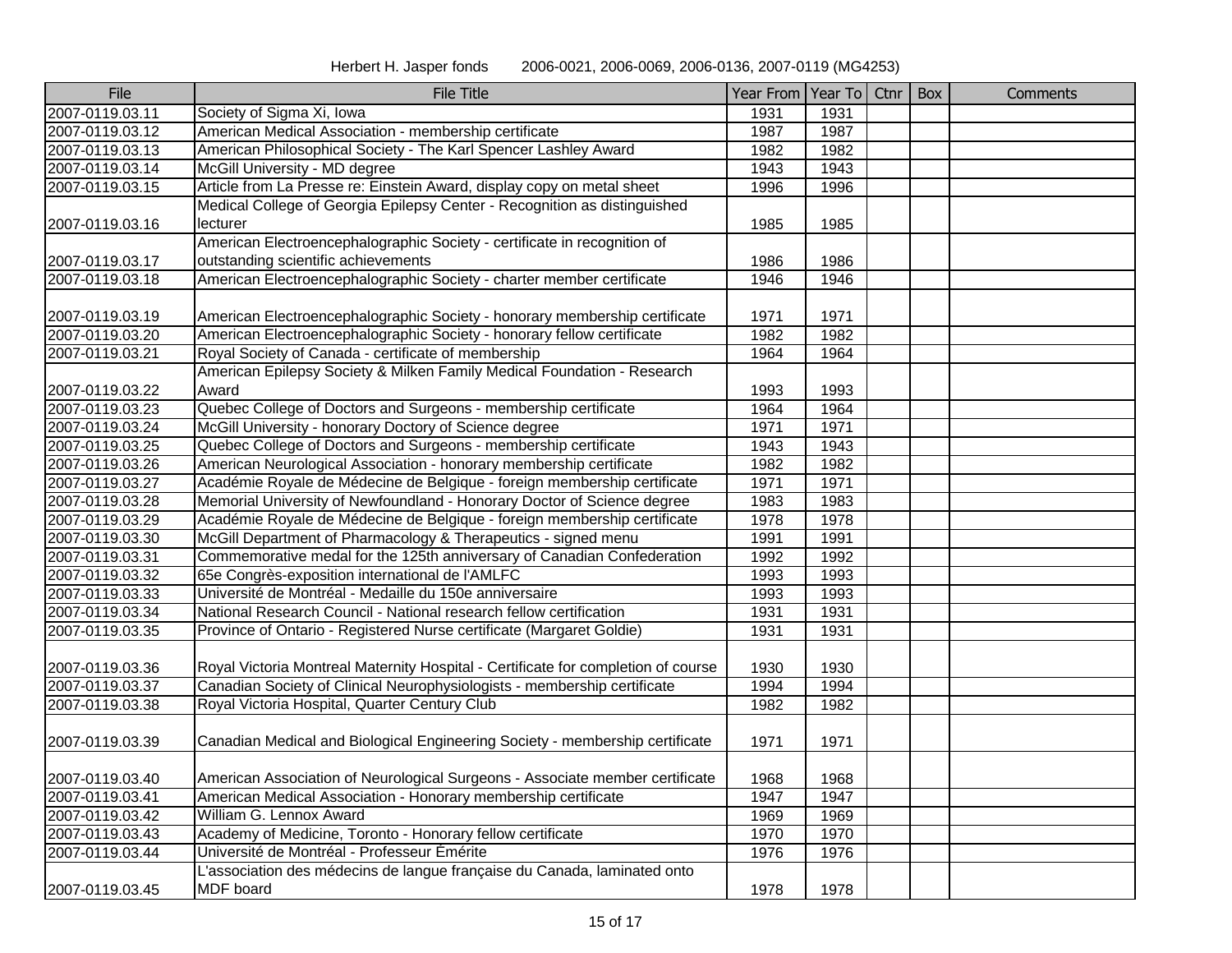| File                | <b>File Title</b>                                                                 | Year From Year To Ctnr |      |                 | Box             | <b>Comments</b>              |
|---------------------|-----------------------------------------------------------------------------------|------------------------|------|-----------------|-----------------|------------------------------|
| 2007-0119.03.46     | American Neurological Association - Associate member certificate                  | 1947                   | 1947 |                 |                 |                              |
| 2007-0119.03.47     | International Organization of Psychophysiology Century Award                      | 1998                   | 1998 |                 |                 |                              |
| 2007-0119.03.48     | Canadian Congress of Neurological Sciences - Certificate of recognition           | 1998                   | 1998 |                 |                 |                              |
| 2007-0119.03.49     | University of Western Ontario - DSc. Degree                                       | 1977                   | 1977 |                 |                 |                              |
| 2007-0119.03.50     | Societas Polona pro Electroencephalographia et Neurophysiologia Clinicali         | 1989                   | 1989 |                 |                 |                              |
| 2007-0119.03.51     | Order of Canada - certificate                                                     | 1972                   | 1972 |                 |                 |                              |
| 2007-0119.03.52     | Université de Bordeaux - DSc. Degree, with accompanying document                  | 1949                   | 1949 |                 |                 |                              |
| 2007-0119.03.53     | Ordre de Québec                                                                   | 1996                   | 1996 |                 |                 |                              |
| 2006-0069.04        | 36 Glass lantern slides - lecture illustrations (from MNI research)               | nd                     | nd   | 15              |                 | 15 Glass lantern slides (36) |
| 2007-0119.04        | Photographs                                                                       | c. 1900                | 1997 | $\overline{10}$ | 10              |                              |
| 2007-0119.04.01     | meeting in Rome                                                                   |                        |      |                 |                 |                              |
| 2007-0119.04.02     | group portrait, symposium in neurosciences, Mont-Tremblant                        | 1970                   |      |                 |                 |                              |
| 2007-0119.04.03     | studio portrait; photographer: Rice                                               |                        |      |                 |                 |                              |
| 2007-0119.04.04     | studio portrait; photographer: Rice                                               |                        |      |                 |                 |                              |
| 2007-0119.04.05     | studio portrait; photographer: Rice                                               |                        |      |                 |                 |                              |
| 2007-0119.04.06     | studio portrait; photographer: Rice                                               |                        |      |                 |                 |                              |
| 2007-0119.04.07     | University of Western Ontario convocation; Jasper receiving DSc                   | 1977                   |      |                 |                 |                              |
| 2007-0119.04.08     | Album of Jasper's career milestones, including photos and clipping                | 1965                   | 1975 |                 |                 |                              |
| 2007-0119.07        | <b>Film Reels</b>                                                                 | nd                     | nd   | 12              | 12              |                              |
| 2006-0021.11.01.1-2 | Bookends - Jewish General Hospital - For devoted service                          | 1963                   | 1963 | 11              | 11              |                              |
| 2006-0021.11.02     | McGill Medicine Class of '43 - Wood Plaque                                        | 1996                   | 1996 | $\overline{11}$ | $\overline{11}$ |                              |
|                     | William Beaumont Hospital 9th Annual Neuro-Education Conference - Wood            |                        |      |                 |                 |                              |
| 2006-0021.11.03     | Plaque                                                                            | 1985                   | 1985 | 11              | 11              |                              |
| 2006-0021.11.04     | The Medical College of Virginia - Distinguished scholar award                     | 1990                   | 1990 | $\overline{11}$ | $\overline{11}$ |                              |
|                     | The American Electroencephalographic Society - President 1946-48 - Wood           |                        |      |                 |                 |                              |
| 2006-0021.11.05     | Plaque                                                                            | 1946                   | 1948 | 11              | 11              |                              |
|                     | The Canadain Physiological Society - Fourth Sarrazin Lecture, January 25,         |                        |      |                 |                 |                              |
| 2006-0021.11.06     | 1980                                                                              | 1980                   | 1980 | 11              | 11              |                              |
| 2006-0021.11.07     | Canadian Medical Hall of Fame - 1995 - Large Glass/Lucite Display                 | 1995                   | 1995 | 11              | 11              |                              |
| 2006-0021.11.08     | Ralph W. Girard Prize                                                             | 1981                   | 1981 | 16              | 16              |                              |
|                     | Premio "Carla Besta" per l'epilettologia - obverse; "A Herbert H. Jasper per il   |                        |      |                 |                 |                              |
|                     | Luo invalutabile contributo allo sviluppo scientifico dell'epilettologia Stresa 9 |                        |      |                 |                 |                              |
| 2006-0021.11.09     | ottobre 1988 - reverse                                                            | 1988                   | 1988 | 16              | 16              |                              |
| 2006-0021.11.10     | Order of Canada - medal and two lapel pins                                        | 1972                   | 1972 | 16              | 16              |                              |
| 2006-0021.11.11     | Canada Silver Jubilee Medal 1952-1977                                             | 1977                   | 1977 | $\overline{16}$ | 16              |                              |
|                     |                                                                                   |                        |      |                 |                 |                              |
| 2006-0021.11.12     | Commemorative Medal for the 125th anniversary of Confederation of Canada          | 1992                   | 1992 | 16              | 16              |                              |
| 2006-0021.11.13     | Faculté de médecine de Montpellier                                                | 1961                   | 1961 | $\overline{16}$ | 16              |                              |
| 2006-0021.11.14     | 150 Faculté de médecine 1843-1993 (Université de Montréal?)                       | 1993                   | 1993 | $\overline{16}$ | 16              |                              |
| 2006-0021.11.15.1-4 | Order of Quebec                                                                   | 1996                   | 1996 | $\overline{16}$ | $\overline{16}$ |                              |
| 2006-0021.11.16     | 10th Anniversary of the Order of Canada                                           | 1977                   | 1977 | 16              | 16              |                              |
| 2006-0021.11.17     | VII Congresso Internazionale di Neurologia, Rome 1961                             | 1961                   | 1961 | 16              | 16              |                              |

Herbert H. Jasper fonds 2006-0021, 2006-0069, 2006-0136, 2007-0119 (MG4253)